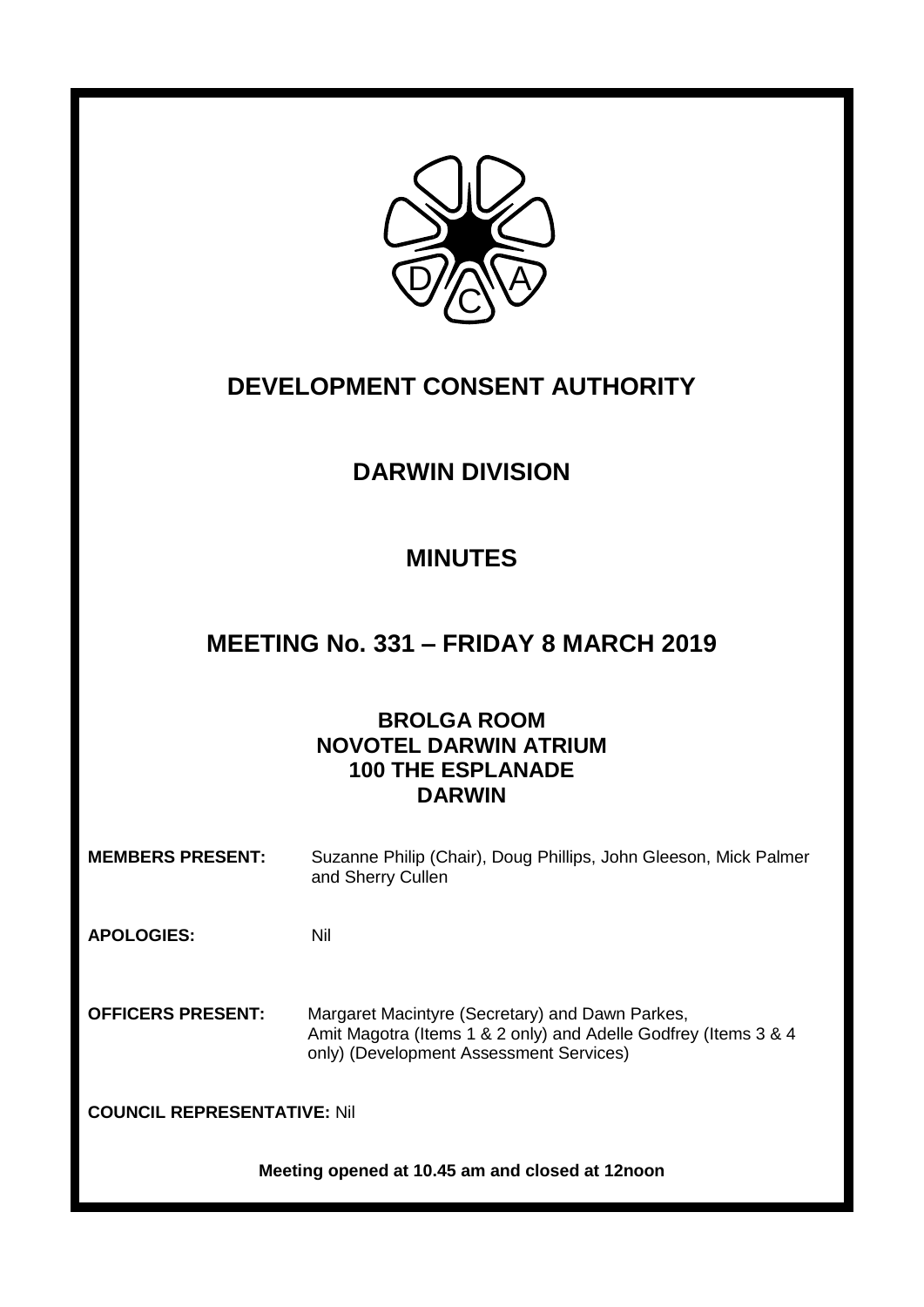**THE MINUTES RECORD OF THE EVIDENTIARY STAGE AND THE DELIBERATIVE STAGE ARE RECORDED SEPARATELY. THESE MINUTES RECORD THE DELIBERATIVE STAGE. THE TWO STAGES ARE GENERALLY HELD AT DIFFERENT TIMES DURING THE MEETING AND INVITEES ARE PRESENT FOR THE EVIDENTIARY STAGE ONLY.**

#### **ITEM 1 CHANGE OF USE FROM SHOWROOM SALES AND WAREHOUSE TO LEISURE AND RECREATION AND RESTAURANT (INDOOR PLAY FACILITY) AND CAFE) LOT 9585 (356) BAGOT ROAD, TOWN OF NIGHTCLIFF APPLICANT JAPE KONG SU NOMINEES PTY LTD**

Mr Terence Jape (Jape King Su Nominees Pty Ltd) attended.

**RESOLVED** That the Development Consent Authority reduce the car parking requirements **42/19** pursuant to Clause 6.5.2 (Reduction in Parking Requirements), and pursuant to section 53(a) of the *Planning Act*, consent to the application to develop Lot 9585 (356) Bagot Road, Town of Nightcliff for the purpose of change of use from showroom sales and warehouse to leisure and recreation (indoor play facility and cafe), subject to the following conditions:

### **GENERAL CONDITIONS**

- 1. The works carried out under this permit shall be in accordance with the drawing numbered 2018/0486/01 endorsed as forming part of this permit.
- 2. The owner of the land must enter into agreements with the relevant authorities for the provision of water supply and electricity facilities to the development shown on the endorsed plan in accordance with the authorities' requirements and relevant legislation at the time.
- 3. The use and development as shown on the endorsed plan must not be altered without the further consent of the consent authority.

# **NOTES:**

- 1. The Power and Water Corporation advises that the Water and Sewer Services **Development** Development Section [\(landdevelopmentnorth@powerwater.com.au\)](mailto:landdevelopmentnorth@powerwater.com.au) and Power Network Engineering Section [\(powerconnections@powerwater.com.au\)](mailto:powerconnections@powerwater.com.au) should be contacted via email a minimum of 1 month prior to construction works commencing in order to determine the Corporation's servicing requirements, and the need for upgrading of on-site and/or surrounding infrastructure.
- 2. The Northern Territory Environment Protection Authority advises that construction work should be conducted by the Agency's Noise Guidelines for Development Sites. The guidelines specify that on-site construction activities are restricted to between 7 am and 7 pm Monday to Saturday and 9 am to 6 pm Sunday and Public Holidays. For construction activities outside these hours refer to the guidelines for further information.
- 3. The Northern Territory Environment Protection Authority has advised that the proponent must comply with their General Environment Duty provided by section 12 of the *Waste Management and Pollution Control Act.* More information can be found on the Environment Protection Authority website

Page 2 of 25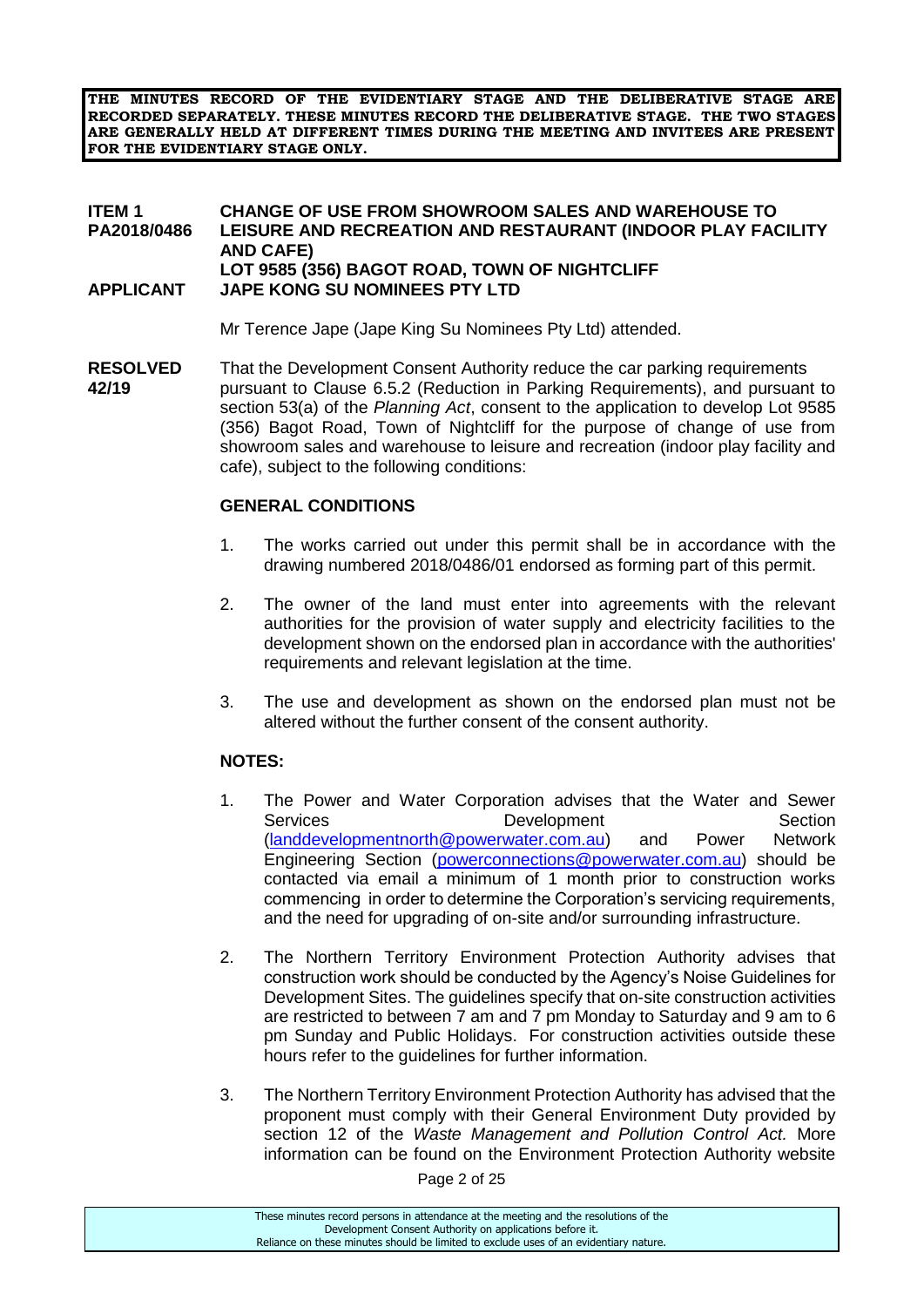at: [https://ntepa.nt.gov.au/waste-pollution,](https://ntepa.nt.gov.au/waste-pollution) by calling (08) 8924 4218 or emailing [ntepa@nt.gov.au.](mailto:ntepa@nt.gov.au)

#### **REASONS FOR THE DECISION**

1. Pursuant to section 51(a) of the *Planning Act*, the consent authority must take into consideration the planning scheme that applies to the land to which the application relates.

The Northern Territory Planning Scheme (NTPS) applies to the land, and the site is within Zone SD4 (Specific Use Darwin No.4) of the NTPS. Zone SD4 specifies the number of requirements for commercial activities in the 'homemaker' theme including specifying a maximum floor area for a shop on the land  $(300 \text{ m}^2)$  and requiring landscaped buffers to adjoining residential land in Brayshaw Crescent and the Millner Primary School. Additionally, relevant standard requirements of the NTPS apply including clauses 6.5.1 (Parking Requirements), 6.5.3 (Parking Layout), and 8.2 (Commercial and Other Developments in Zone C).

The proposed change of use has been assessed against the relevant clauses that apply to Zone SD4 and additional standards under Part 4 of the NTPS. The technical assessment identifies that the proposed change of use of the tenancy is a discretionary use in Zone SD4, and as such does not conflict with the purpose of the zone. Furthermore, matters raised in clause 8.2 do not apply as the application seeks consent for the change of use of an existing tenancy and will see minimal alteration to the external appearance of the building.

The assessment identifies that the main use of the tenancy is leisure and recreation with ancillary uses including café and retail. Given the ancillary uses will be visited by the customers of the main use, the authority determined that the proposed change of use results in a shortfall of 21 car parking spaces.

A variation to the parking required under Clause 6.5.1 (Parking Requirements), pursuant to Clause 6.5.2 (Reduction in Parking Requirements) of the Scheme is granted based upon the following reasons:

- a. The proposed change of use tenancy is located in Jape Homemaker Village (development) comprising of lots 9585, 8634, 6191 and 4554 (site);
- b. When assessed across the site a total of 833 car parking spaces are provided in the development. Given the most recent approval granted for the development, DP14/0089, noted a requirement of 800 car parking spaces, there is a current surplus of 33 car parking spaces which can accommodate the additional parking requirement from the proposed change of use;
- c. As the site includes a number of different commercial uses, the proposed use is likely to attract a high cross utilisation of available car parking spaces; and
- d. A public bus stop is located adjacent to the site along the Bagot Road frontage which provides access to regular services to Darwin City and Casuarina shopping centre. It is expected that

Page 3 of 25

| These minutes record persons in attendance at the meeting and the resolutions of the  |
|---------------------------------------------------------------------------------------|
| Development Consent Authority on applications before it.                              |
| Reliance on these minutes should be limited to exclude uses of an evidentiary nature. |
|                                                                                       |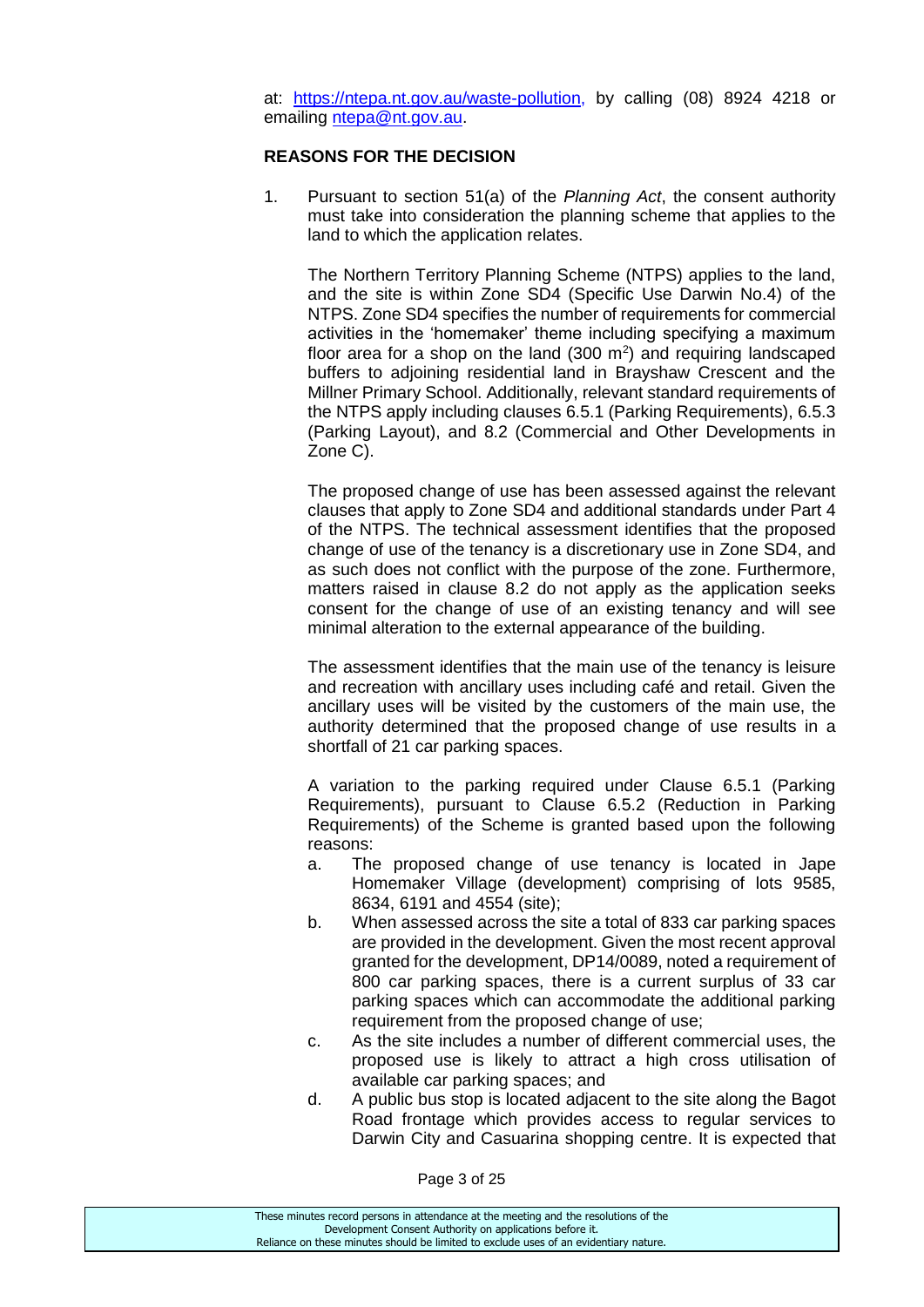visitors to the proposed leisure and recreation use would be able to access public transport easily in this location if required.

In response to a question raised by the authority at the hearing in relation to the availability of existing car parking on the site, the applicant confirmed that sufficient parking exists on site and that there is a two-storey undercover carpark located in the eastern part of the site with approximately 165 car spaces which is currently underutilised. The applicant added that lessees of the Homemaker Village are asked that their tenants and workers park away from shop fronts (and are encouraged to utilise the two-storey undercover car park for all day parking) to ensure that convenient car parking is made available to customers.

2. Pursuant to Section 51 (m) of the *Planning Act*, the consent authority must consider the public utilities or infrastructure provided in the area in which the land is situated, the requirement for public facilities and services to be connected to the land and the requirement, if any, for those facilities, infrastructure or land to be provided by the developer for that purpose.

The application was circulated to the relevant authorities and comments received from these authorities are addressed by the inclusion of relevant conditions and/or notations on the development permit.

3. Pursuant to section 51(n) of the *Planning Act*, the consent authority must take into account the potential impact on the existing and future amenity of the area in which the land is situated.

The authority determined that the proposal will not impact adversely or unreasonably on its surrounding environment as it is located within an existing commercial development. A note advising the applicant of their obligation to comply with the general environmental duty under section 12 of the *Waste Management and Pollution Control Act* is included on the permit.

ACTION: Notice of Consent and Development Permit

#### **ITEM 2 CHANGE OF USE (TENANCY 7A AND 7B) FROM SHOP TO HOTEL PA2019/0002 LOTS 2352, 4851 & 4852 (38 42 & 40) THE MALL, TOWN OF DARWIN APPLICANT BRUNO CARRABS, BRUNO JUNIOR CARRABS AND ELIO CARRABS**

The Authority noted that the applicant, Mr Alex Deutrom, is an employee of Development Assessment Services, Department of Infrastructure, Planning and Logistics. The Authority declared at the meeting that the Department had adopted all required procedures to restrict the applicant's involvement in the assessment, or any matter related to the decision of the application.

Mr Alexander Deutrom attended on behalf of the applicant.

Submitter Ms Carole Askham sent her apologies, and Mr Neil Tones attended on Ms Askham's behalf.

| These minutes record persons in attendance at the meeting and the resolutions of the  |
|---------------------------------------------------------------------------------------|
| Development Consent Authority on applications before it.                              |
| Reliance on these minutes should be limited to exclude uses of an evidentiary nature. |
|                                                                                       |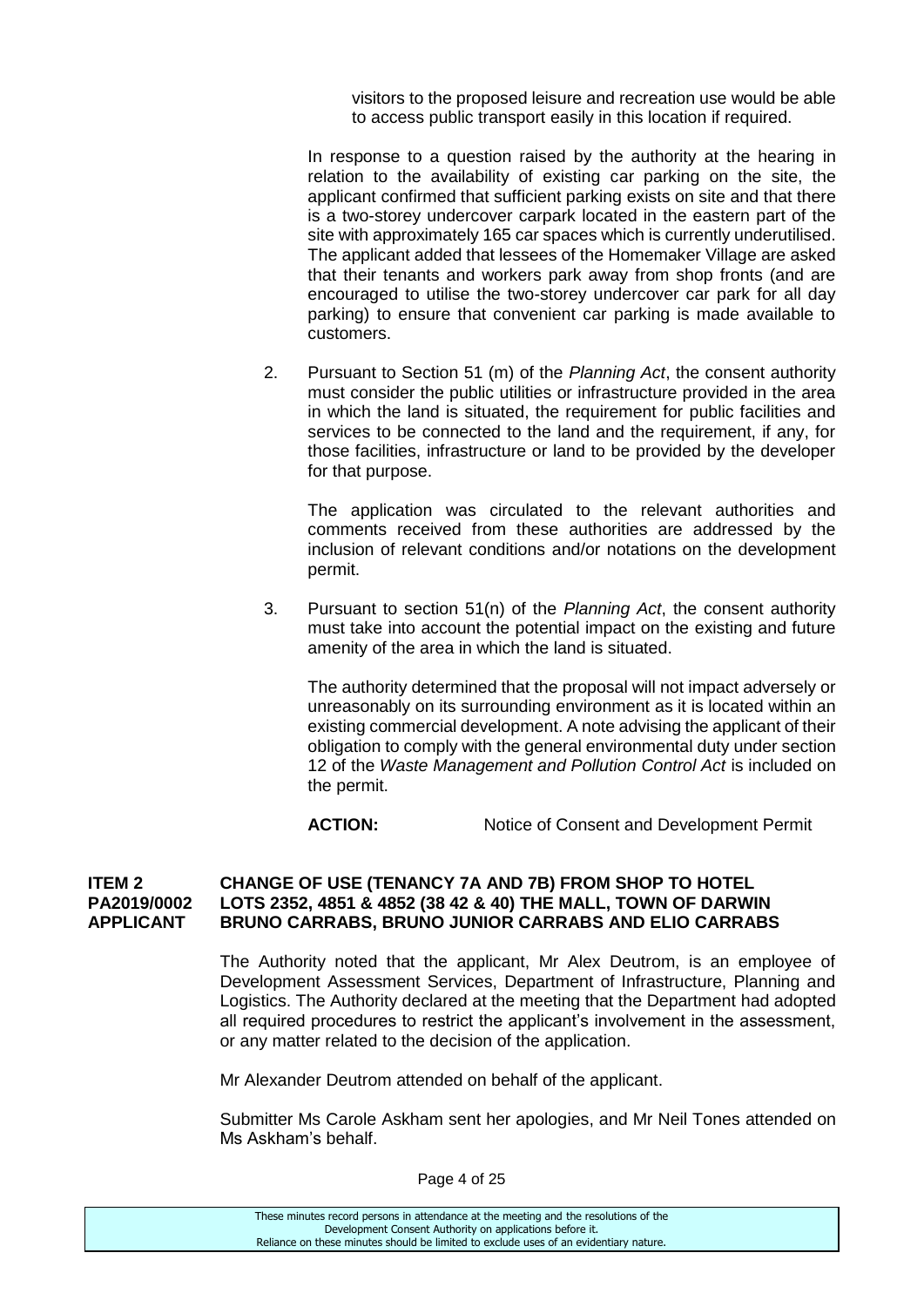**RESOLVED** That the Development Consent Authority reduce the car parking requirements **43/19** pursuant to Clause 6.5.2 (Reduction in Parking Requirements), and pursuant to section 53(a) of the *Planning Act*, consent to the application to develop Lots 2352 (38), 4851 (42) and 4852 (40) The Mall, Town of Darwin for the purpose of change of use (Tenancy 7A and 7B) from shop to hotel, subject to the following conditions:

## **GENERAL CONDITIONS**

- 1. The works carried out under this permit shall be in accordance with the drawings numbered 2019/0002/01 and 2019/0002/02 endorsed as forming part of this permit.
- 2. The owner of the land must enter into agreements with the relevant authorities for the provision of water supply and electricity facilities to the development shown on the endorsed plan in accordance with the authorities' requirements and relevant legislation at the time.
- 3. The use and development as shown on the endorsed plan must not be altered without the further consent of the consent authority.

### **NOTES:**

- 1. The Power and Water Corporation advises that the Water and Sewer Services **Development** Section<br>
(landdevelopmentnorth@powerwater.com.au) and Power Network [\(landdevelopmentnorth@powerwater.com.au\)](mailto:landdevelopmentnorth@powerwater.com.au) and Power Engineering Section [\(powerconnections@powerwater.com.au\)](mailto:powerconnections@powerwater.com.au) should be contacted via email a minimum of 1 month prior to construction works commencing in order to determine the Corporation's servicing requirements, and the need for upgrading of on-site and/or surrounding infrastructure.
- 2. The Northern Territory Environment Protection Authority advises that construction work should be conducted by the Agency's Noise Guidelines for Development Sites. The guidelines specify that on-site construction activities are restricted to between 7 am and 7 pm Monday to Saturday and 9 am to 6 pm Sunday and Public Holidays. For construction activities outside these hours refer to the guidelines for further information.
- 3. The Northern Territory Environment Protection Authority has advised that the proponent must comply with their General Environment Duty provided by section 12 of the *Waste Management and Pollution Control Act.* More information can be found on the Environment Protection Authority website at: [https://ntepa.nt.gov.au/waste-pollution,](https://ntepa.nt.gov.au/waste-pollution) by calling (08) 8924 4218 or emailing [ntepa@nt.gov.au.](mailto:ntepa@nt.gov.au)
- 4. The Department of Environment and Natural Resources has advised that noise emissions causing environmental nuisance may lead to compliance action under the WMPC Act. It is recommended that the proponent complies with the noise requirements contained in the Northern Territory Environment Protection Authority (NT EPA) *Northern Territory Noise Management Framework Guideline September 2018.*

#### **REASONS FOR THE DECISION**

Page 5 of 25 1. Pursuant to section 51(a) of the *Planning Act*, the consent authority must take into consideration the planning scheme that applies to the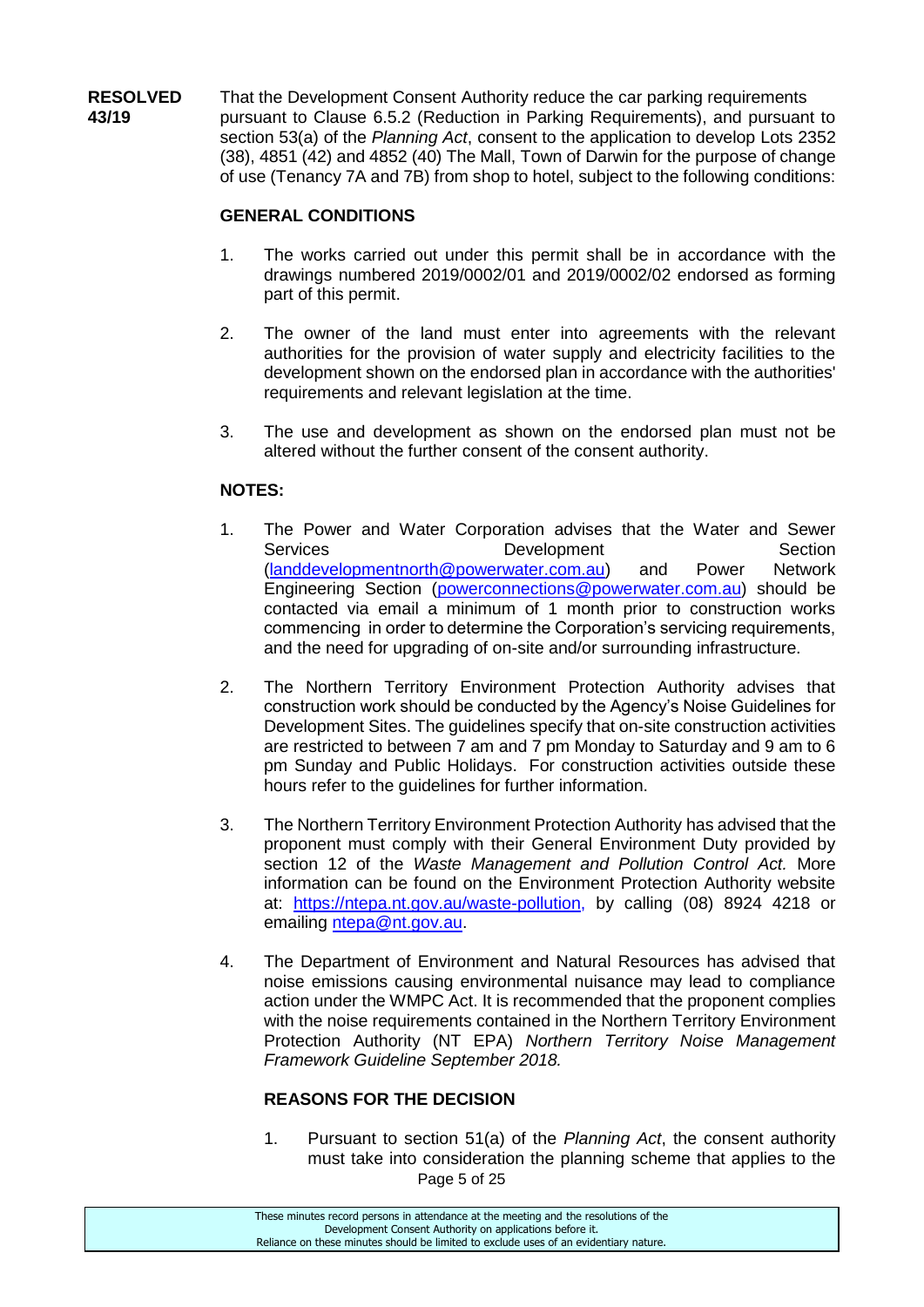land to which the application relates.

The Northern Territory Planning Scheme (NTPS) applies to the land, and the site is within Zone CB (Central Business) of the NTPS. The primary purpose of Zone CB is to provide for a diversity of activities, including administrative, judicial, professional, office, entertainment, cultural, residential and retail and other business activities with a commitment to the separation of incompatible activities. In Zone CB, building form and design is expected to be sensitive to the needs to pedestrian movement and facilitate the creation of safe and active street frontages and public places and a vibrant commercial precinct.

The application proposes a change of use of two shop tenancies in an existing commercial building to a hotel. As such, the proposal aligns with the broader intent of Zone CB as it falls within the range of uses provided for within Zone CB. The existing building currently provides a full-length awning to the Smith Street Mall frontage, and this would be maintained. With the exception of the addition of a glass door along the Austin Lane street frontage, no other changes are proposed to the existing built form and existing pedestrian linkages. The addition of the glass door along Austin Lane increases the active street frontage of the existing building.

The proposal has been assessed against the relevant clauses of the NTPS that apply to Zone CB and a non-compliance was identified against Clause 6.5.1 (Parking Requirements). It is noted that there are other pre-existing non-compliances with the NTPS which remain unchanged and are not considered as part of this application.

The technical assessment identifies that the change of use generates the requirement for an additional 9 car parking spaces due to the increased rate required for a 'hotel' use. The existing building has 4 parking spaces on site located at the rear (off Austin Lane) which are not specifically allocated to the subject tenancies, and there is no capacity on the site for the provision of additional parking spaces. It is understood that a parking levy is paid to the City of Darwin for the current parking shortfall on site and this will remain in place.

A variation to the parking required under Clause 6.5.1 (Parking Requirements), pursuant to Clause 6.5.2 (Reduction in Parking Requirements) of the Scheme is supported based upon the following reasons:

- o The definition of a hotel as per the NTPS is described by the requirement for a licence under the *Liquor Act*. The specific nature of the proposed use is for a small whiskey and jazz bar, much smaller than a typical hotel use which could be expected under this definition. In addition the proposed use does not include a gaming component and has limited hours of operation which contribute to reducing the parking requirement compared to what would ordinarily be required for a typical hotel use.
- $\circ$  Given the subject tenancy is located within the core of the Darwin CBD surrounded by various retail and office uses, a cross utilisation of parking with these uses is expected.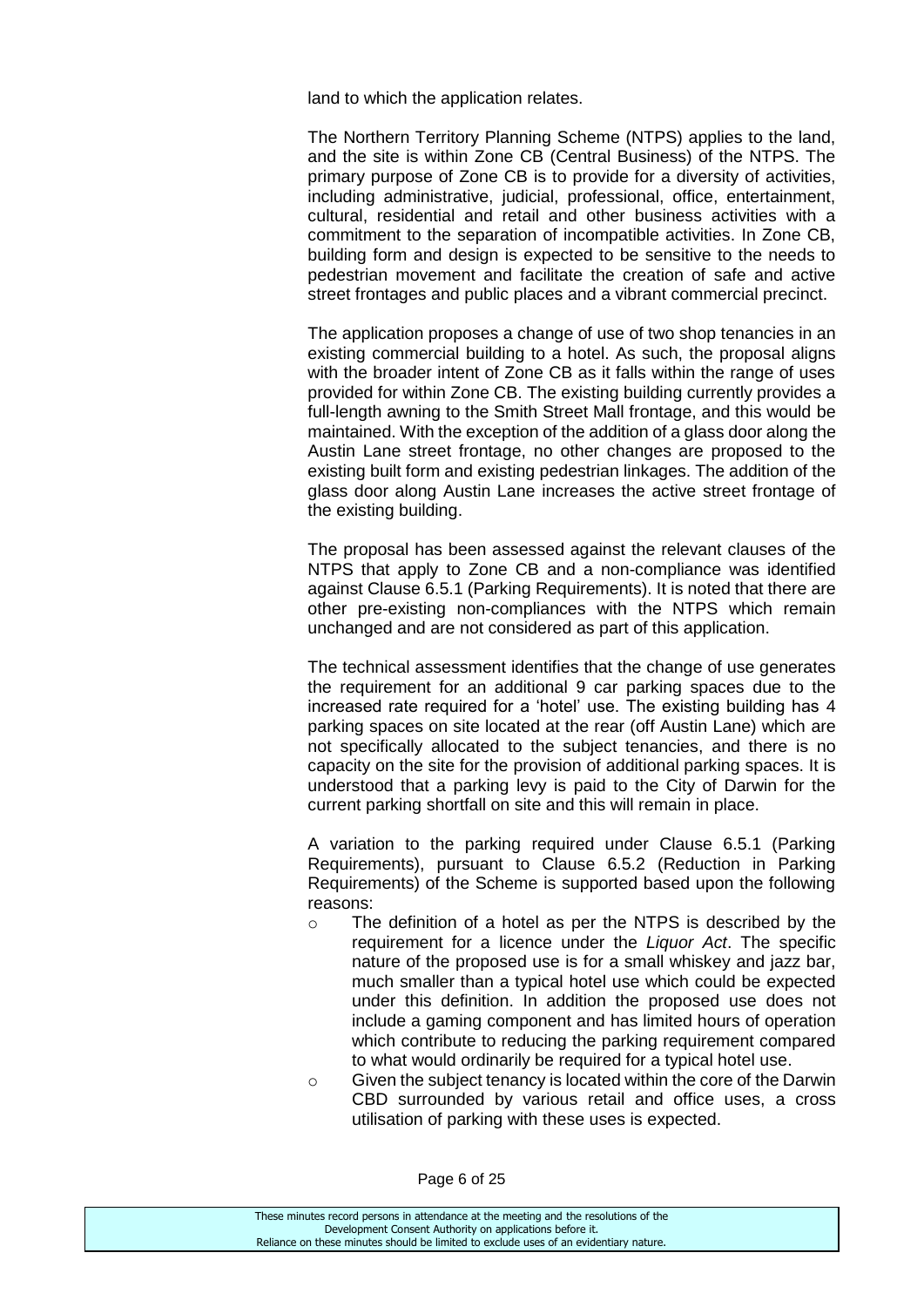- o It is considered that the peak demand for the proposed use differs to a number of other uses in the surrounding area. The majority of visits to the proposed use will be outside of business hours during which demand for both on-street and off-street public car parking is significantly reduced. On weekdays (during business hours) visitors to the proposed use are expected to be predominantly from the surrounding area with limited visitors specifically destined to the proposed use from the broader locality.
- o The analysis of similar uses contained in the Central Darwin Car Parking Generation Utilisation Study prepared by Aurecon in 2010 recommends a reduced generation rate of 3.4 spaces per 100m<sup>2</sup> of net floor area would be more appropriate for hotel uses that provide a focus on dining and operate more like bars than nightclubs. Considering the findings of the study, the proposed use would generate a shortfall of 0.25 spaces only.
- o There is a large number of on-street parking within walking distance of the proposed use, including along Austin Lane, Knuckey Street, Bennett Street and Cavenagh Street. Nearby off-street carparks, such as West Lane Carpark and the Darwin Post Office Carpark, have an abundance of off-street parking available outside of business hours.
- o The Darwin Bus Interchange on Harry Chan Avenue is less than 200 meters from the site (2-3 minute walk). All buses entering and leaving the CBD run through this facility. Buses run until approximately midnight on Friday and Saturday nights. There is also a Taxi rank on Knuckey Street (out the front of PM restaurant) approximately 140 meters from the site (1-2 minute walk).
- 2. Pursuant to section 51(e) of the *Planning Act*, the consent authority must take into consideration any submissions made under section 49, and any evidence or information received under section 50, in relation to the development application.

One public submission was received during the exhibition period under Section 49 of the *Planning Act*. The submission raised concerns regarding competition to other similar businesses, anti-social behaviour, toilet facilities within the proposed building, amenity impacts on nearby areas (children's play area) and car parking.

Mr Neil Tones attended the meeting on behalf of the submitter Ms Carole Askham and spoke further to the submission. Mr Tones restated the concerns raised in the written submission and commented that there is no need for a new bar venue in the CBD as there are already plenty of venues which are struggling for business due to the current economic downturn. Mr Tones believes that the addition of another bar in the CBD will increase anti-social behaviour and that the location of the proposed hotel in particular is inappropriate given the location of the subject tenancy fronting a narrow lane with limited nearby businesses other than a massage parlour directly opposite. Mr Tones raised concerns about the location of the toilet facilities to be utilised by the bar patrons as they are located external to the tenancy area requring patrons to leave the facilty and walk outside. Mr Tones also commented that the loud music played from the proposed use will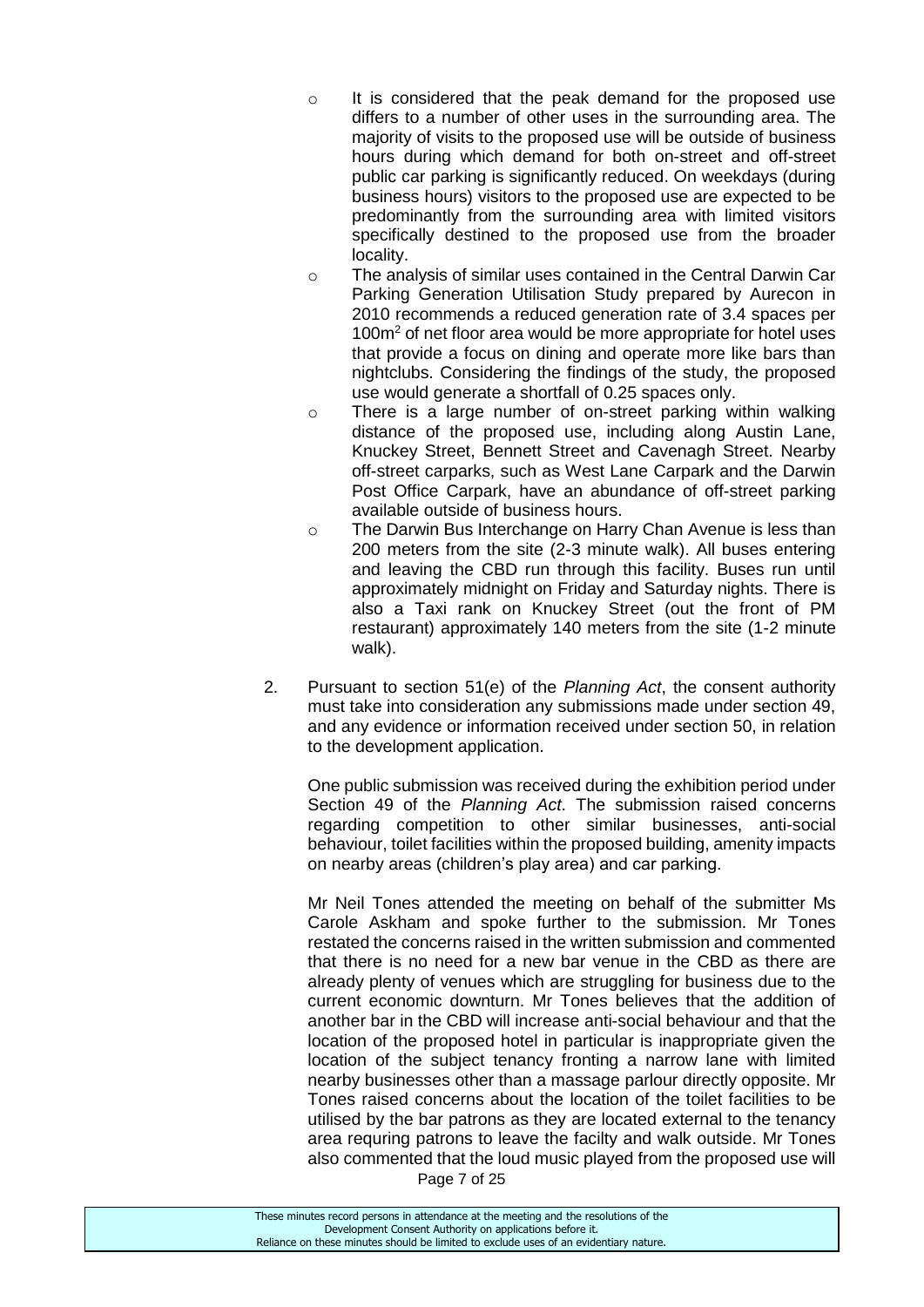create noise nuisance and will impact the surrounding areas.

In response to the submitter's comments Mr Deutrom (representing the applicant) clarified that the concept of the proposed 'Whiskey and Jazz bar' is new to the CBD and is different to other typical bars that you might find in locations such as Mitchell Street. Mr Deutrom advocated that the proposal will add to the activation of Austin Lane and complement other activation initiatives currently being carried out in the area. In relation to anti-social behaviour Mr Deutrom confirmed that as part of his application to the Liquor Commission, a detailed plan had been prepared outlining methods for discouraging anti-social behaviour, surveillance strategies etc. and that these details would be scrutinised as part of the licensing application process which is expected to be exhibited once the appropriate planning approval is in place. Mr Deutrom confirmed that the shared arcade area outside of the subject tenancies is not part of the liquor license application and therefore no liquor will be served in this area. Mr Deutrom added that the proposed venue is small which will naturally restrict the ability to host large bands and instead they are likely to accommodate small performances which is in keeping with the whiskey and jazz bar theme. In addition Mr Deutrom added that there is a substantial foyer and storage area separating the bar area from the nearest street being Austin Lane, and therefore unreasonable noise is not expected to be heard outside of the venue. In relation to the toilet facilities Mr Deutrom confirmed that the toilets will be unlocked during trading hours for the use of patrons and that this area will be monitored from within the bar by surveillance cameras.

The Authority noted both the concerns of the submitter and the comments made by the applicant. The authority considered that many of the behavioural concerns raised by the submitter are matters that fall within the jurisdiction of the Liquor Commission and therefore the submitter is encouraged to lodge a submission under the *Liquor Act* when the liquor license application is exhibited. Matters that fall within the jurisdiction of the *Planning Act* are discussed in reasons 1 and 3. The authority explained to the applicant and the submitter that the approval of a planning application for the proposed hotel does not mean that approval from the Liquor Commission will also be granted as they are two very distinct processes with separate decision making authorities.

3. Pursuant to Section 51 (m) of the *Planning Act*, the consent authority must consider the public utilities or infrastructure provided in the area in which the land is situated, the requirement for public facilities and services to be connected to the land and the requirement, if any, for those facilities, infrastructure or land to be provided by the developer for that purpose.

The application was circulated to the relevant service authorities and comments received from these authorities are addressed by the inclusion of relevant conditions and/or notations on the development permit.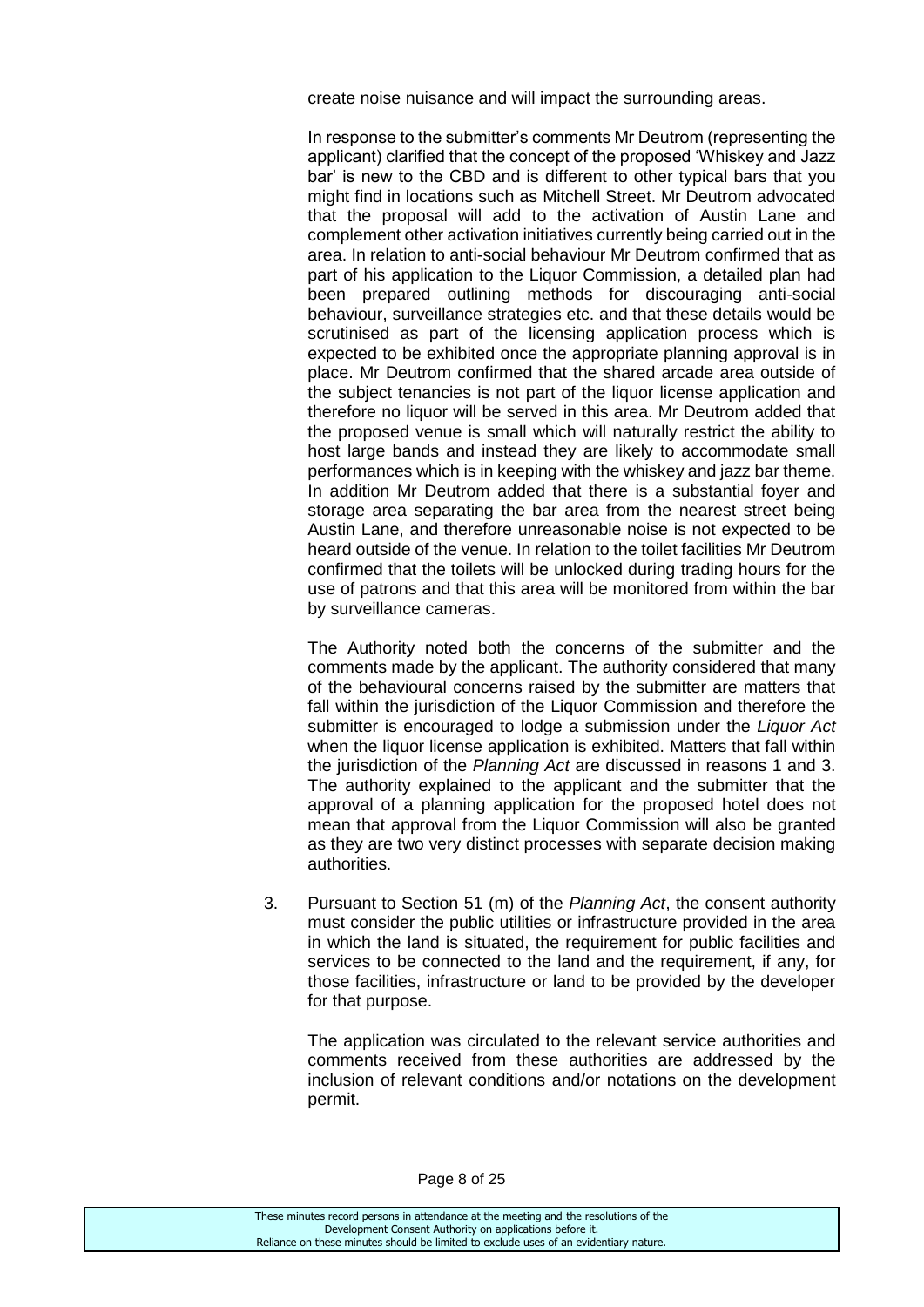4. Pursuant to section 51(n) of the *Planning Act*, the consent authority must take into account the potential impact on the existing and future amenity of the area in which the land is situated.

The proposed change of use is consistent with the broader intent of Zone CB (Central Business) as it falls within the range of uses provided for within Zone CB and will contribute to activating the Austin Lane locality as well as providing opportunity for passive surveillance of the area. The authority noted that the proposed use will also require approval from the Liquor Commission and as part of that process the suitability of the proposed use in the subject location will be further examined.

A note advising the applicant of their obligation to comply with the general environmental duty under section 12 of the *Waste Management and Pollution Control Act* is included on the permit.

The authority determined that the proposed hotel is an anticipated and appropriate use within the core of the CBD and would be unlikely to impact on the existing or future amenity of the area given that the operator will need to adhere to relevant legislation such as the *Liquor Act* and the *Waste Management and Pollution Control Act.*

**ACTION:** Notice of Consent and Development Permit

**ITEM 3 WAREHOUSE (SINGLE STOREY) AND OFFICE (3 STOREY) EXCEEDING PA2019/0020 8.5M IN HEIGHT SECTIONS 7686, 7687, 7688, 7689, 7690, 7691, 7692, 7693 & 7694, (2, 4, 6, 8, 10, 12, 14, 16 & 18) PAK STREET HUNDRED OF BAGOT AND SECTIONS 7695, 7696, 7697, 7698, 7699, 7700, 7701, 7702, 7703 & 7704 (19, 17, 15, 13, 11, 9, 7, 5, 3 & 1) LEWFATT STREET, HUNDRED OF BAGOT APPLICANT NORTHERN PLANNING CONSULTANTS PTY LTD**

> Mr Brad Cunnington (Northern Planning Consultants Pty Ltd) and Mr George Savvas (Concept Designs) attended.

**RESOLVED** That, the Development Consent Authority vary Clauses 6.1 (General Height **44/19** Control) and 6.6 (Loading Bays) of the Northern Territory Planning Scheme **44/19** Control) and 6.6 (Loading Bays) of the Northern Territory Planning Scheme, and pursuant to section 53(b) of the *Planning Act*, alter the proposed development and consent to the proposed development as altered to develop Sections 7986, 7687, 7688, 7689, 7690, 7691, 7692, 7693, 7694 (2, 4, 6, 8, 10, 12, 14, 16, 18) Pak Street, and Sections 7695, 7696, 7697, 7698, 7699, 7700, 7701, 7702, 7703, 7704 (1, 3, 5, 7, 9, 11, 13, 15, 17, 19) Lewfatt Street, Hundred of Bagot for the purpose of a warehouse and office exceeding 8.5m in height, subject to the following conditions:

#### **CONDITIONS PRECEDENT**

1. Prior to the endorsement of plans and prior to commencement of works (including site preparation), amended plans to the satisfaction of the consent authority must be submitted to and approved by the consent authority. When approved, the plans will be endorsed and will then form part of the permit. The plans must be drawn to scale with dimensions and must be generally in

Page 9 of 25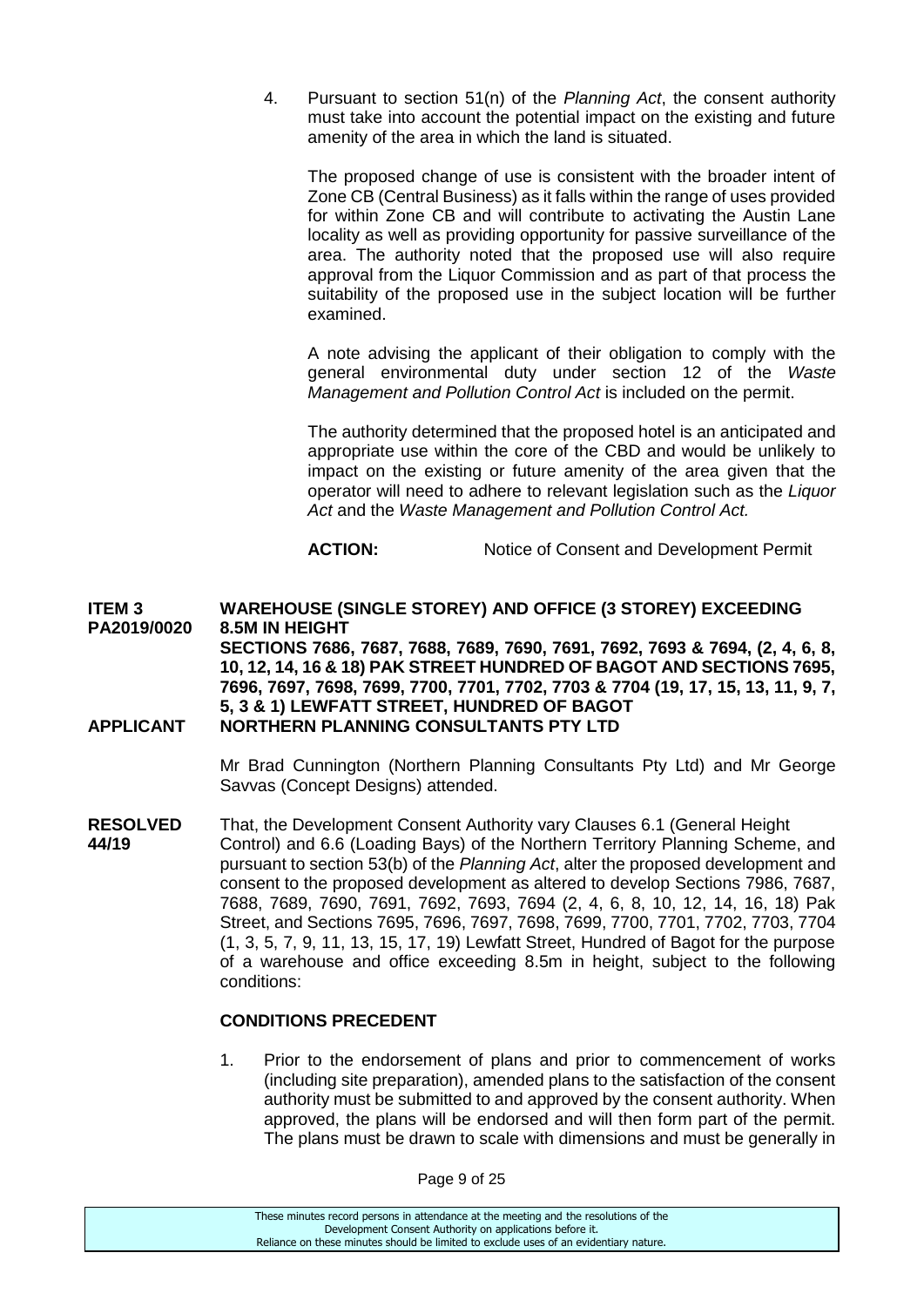accordance with the plans submitted with the application but modified to show:

- (a) a reduced building height for the office component to comply with Clause 6.1 (General Height Control);
- (b) the inclusion of a loading bay conveniently located and proximate to the internal areas of the office component;
- (c) internal access between the warehouse and office components; and
- (d) a revised car parking layout confirming all spaces comply with Clause 6.5.3 (Parking Layout) including where columns may otherwise encroach in car parking spaces located within the undercroft parking area.
- 2. Prior to the endorsement of plans and prior to the commencement of works (including site preparation), a traffic impact assessment report is to be prepared by a suitably qualified traffic engineer, identifying any necessary upgrades to the surrounding street network to the requirements of the City of Darwin and Transport and Civil Services, Department of Infrastructure, Planning and Logistics, to the satisfaction of the consent authority. The traffic impact assessment is to review access to the site, including the width, number and locations of the access points, and is to have regard to vehicular, pedestrian, cyclist and public transport issues. The assessment is to detail access routes, vehicle types and other relevant matters, including a risk assessment.
- 3. Prior to the commencement of works (including site preparation), a schematic plan demonstrating the on-site collection of stormwater and its discharge into the City of Darwin's stormwater drainage system shall be submitted to and approved by the City of Darwin to the satisfaction of the consent authority. The plan shall include details of site levels and Council's stormwater drain connection point/s. The plan shall also indicate how stormwater will be collected on the site and connected underground to Council's system or an alternate approved connection.
- 4. Prior to the commencement of works (including site preparation), the applicant is to prepare designs and specifications for landscaping of the road reserve adjacent to the property, to the requirements of City of Darwin, to the satisfaction of the consent authority.
- 5. Prior to the commencement of works (including site preparation), the applicant is to prepare an Environmental and Construction Management Plan (ECMP) to the requirements of the City of Darwin and Transport and Civil Services, Department of Infrastructure, Planning and Logistics, to the satisfaction of the consent authority. The ECMP is to address how construction will be managed on the site, and is to include details of waste management, traffic control and haulage routes, stormwater drainage, and the use of City of Darwin land during construction. The ECMP is also to address the protection of existing assets, the protection of public access, and include a risk assessment.
- 6. Prior to the commencement of works (including site preparation), a Waste Management Plan demonstrating waste disposal, storage and removal in accordance with City of Darwin's Waste Management Policy 054, shall be submitted to and approved by the City of Darwin, to the satisfaction of the consent authority.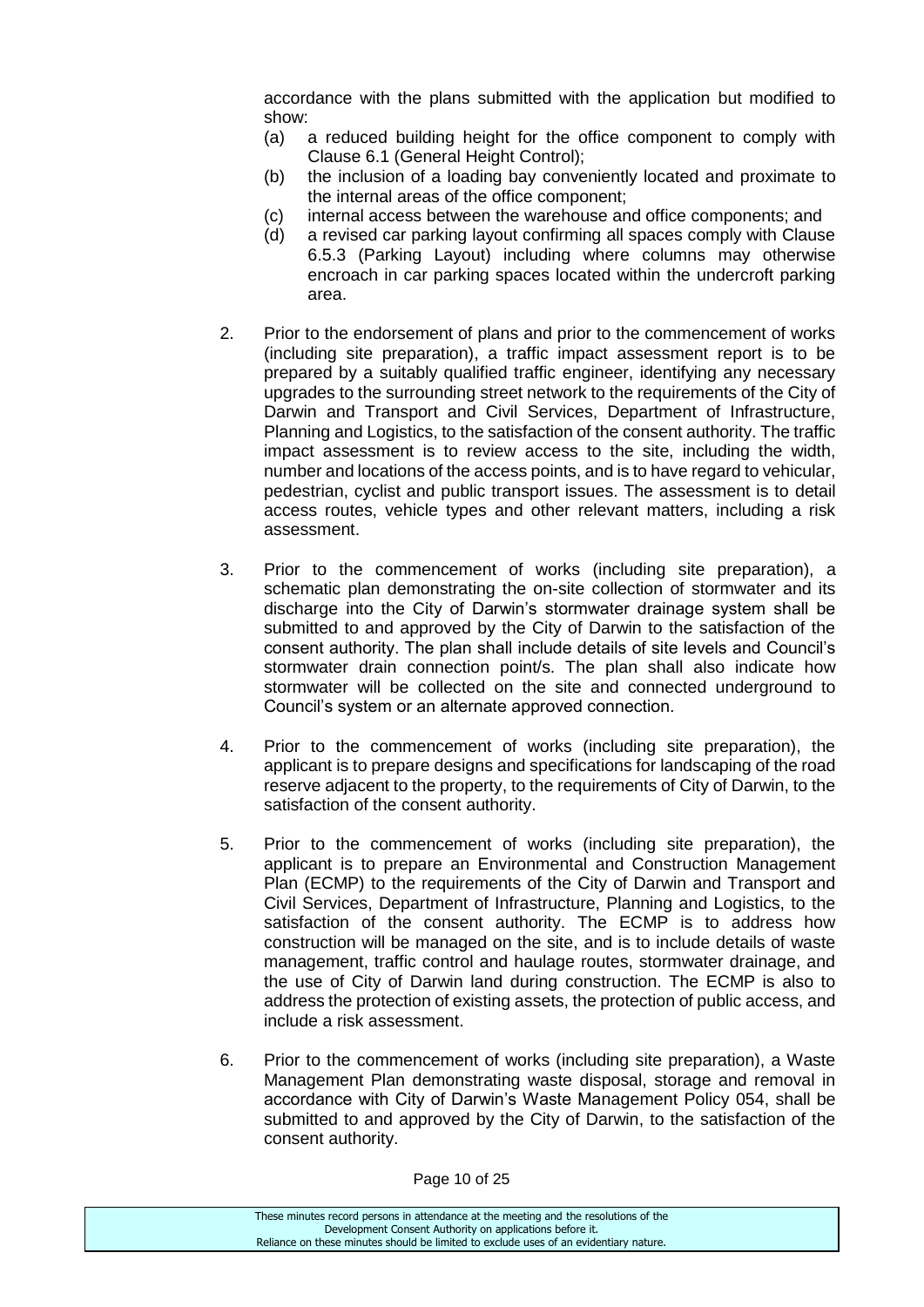- 7. Prior to commencement of works (including site preparation), the applicant is to prepare a dilapidation report covering infrastructure within the road reserve to the requirements of the City of Darwin, to the satisfaction of the consent authority.
- 8. Prior to the commencement of works, an Erosion and Sediment Control Plan (ESCP) is to be submitted to and approved by the consent authority on the advice of Rangelands, Department of Environment and Natural Resources. The ESCP must be developed by a suitably qualified and experienced professional in erosion and sediment control planning and in accordance with the key principles of erosion and sediment control as specified in the IECA Best Practice Erosion and Sediment Control Guidelines 2008. The ESCP should detail methods and treatments for minimising erosion and sediment loss from the site during the construction phase and that all disturbed soil surfaces must be satisfactorily stabilised against erosion at completion of works. Information regarding erosion and sediment control and ESCP content is available online at [www.austieca.com.au](http://www.austieca.com.au/) and the NT Government website [https://nt.gov.au/environment/soil-land-vegetation.](https://nt.gov.au/environment/soil-land-vegetation) The ESCP should be emailed for assessment to [developmentassessment.denr@nt.gov.au.](mailto:developmentassessment.denr@nt.gov.au)

# **GENERAL CONDITIONS**

- 9. The works carried out under this permit shall be in accordance with the drawings endorsed as forming part of this permit.
- 10. Prior to the commencement of the use, Sections 7986, 7687, 7688, 7689, 7690, 7691, 7692, 7693, 7694 (2, 4, 6, 8, 10, 12, 14, 16, 18) Pak Street, and Sections 7695, 7696, 7697, 7698, 7699, 7700, 7701, 7702, 7703, 7704 (1, 3, 5, 7, 9, 11, 13, 15, 17, 19) Lewfatt Street, Hundred of Bagot must be consolidated and a new title issues for the consolidated lot, to the satisfaction of the consent authority.
- 11. All works recommended by the traffic impact assessment are to be completed to the requirements of the City of Darwin, and Transport and Civil Services, Department of Infrastructure, Planning and Logistics, to the satisfaction of the consent authority.
- 12. All works relating to this permit are to be undertaken in accordance with the approved ESCP to the requirements of the consent authority on the advice of Rangelands, Department of Environment and Natural Resources.
- 13. The owner of the land must enter into agreements with the relevant authorities for the provision of water supply, drainage, sewerage, electricity and telecommunication network services to the development shown on the endorsed plan in accordance with the authorities' requirements and relevant legislation at the time.
- 14. Any developments on or adjacent to any easements on site shall be carried out to the requirements of the relevant service authority to the satisfaction of the consent authority.
- 15. All existing and proposed easements and sites for existing and required utility services must be vested in the relevant authority for which the easement or site is to be created.

Page 11 of 25

These minutes record persons in attendance at the meeting and the resolutions of the Development Consent Authority on applications before it. Reliance on these minutes should be limited to exclude uses of an evidentiary nature.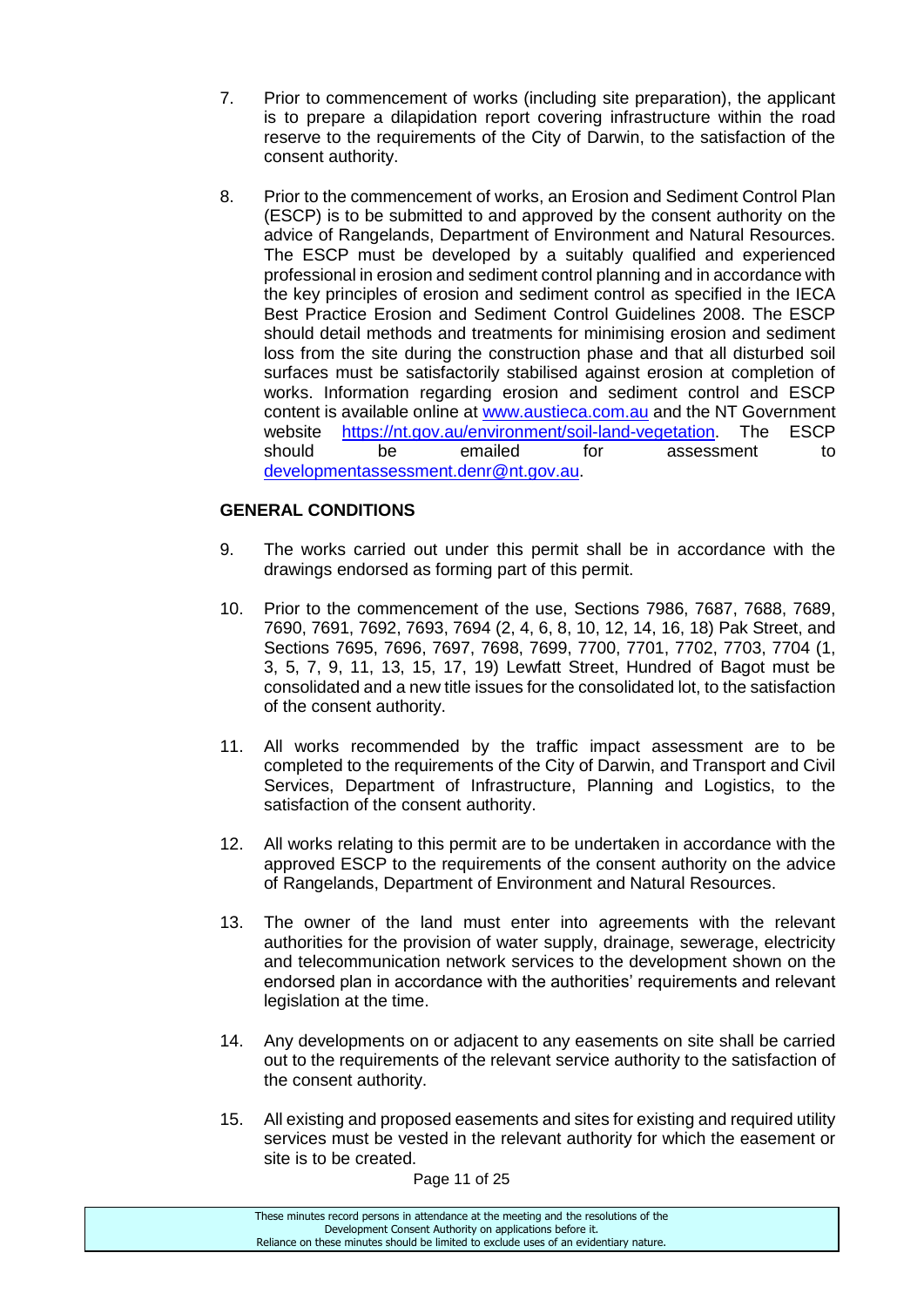- 16. The kerb crossovers and driveways to the site approved by this permit are to meet the technical standards of City of Darwin, to the satisfaction of the consent authority.
- 17. The owner shall:
- (a) remove disused vehicle and/ or pedestrian crossovers;
- (b) provide footpaths/cycleways;
- (c) collect stormwater and discharge it to the drainage network; and
- (d) undertake reinstatement works; all to the technical requirements of and at no cost to the City of Darwin, to the satisfaction of the consent authority.
- 18. Before the use or occupation of the development starts, the areas set aside for the parking of vehicles and access lanes as shown on the endorsed plans must be:
- (a) constructed;
- (b) properly formed to such levels that they can be used in accordance with the plans;
- (c) surfaced with an all-weather-seal coat;
- (d) drained;
- (e) line marked to indicate each car space and all access lanes; and
- (f) clearly marked to show the direction of traffic along access lanes and driveways;

to the satisfaction of the consent authority.

Car spaces, access lanes and driveways must be kept available for these purposes at all times.

- 19. The car parking shown on the endorsed plans must be available at all times for the exclusive use of the occupants of the development and their visitors.
- 20. Storage for waste disposal bins is to be provided to the requirements of the City of Darwin, to the satisfaction of the consent authority.
- 21. The loading and unloading of goods from vehicles must only be carried out on the land and within the designated loading bays, to the satisfaction of the consent authority.
- 22. Dust control measures must be employed throughout the construction stage of the development to the requirements of the NT EPA, to the satisfaction of the consent authority.
- 23. Before the occupation of the development starts the landscaping works shown on the endorsed plans must be carried out and completed to the satisfaction of the consent authority.
- 24. The landscaping shown on the endorsed plans must be maintained to the satisfaction of the consent authority, including that any dead, diseased or damaged plants are to be replaced.
- 25. No fence, hedge, tree or other obstruction exceeding a height of 0.6m is to be planted or erected so that it would obscure sight lines at the junction of the driveway and the public street to the requirements of the City of Darwin, to the satisfaction of the consent authority.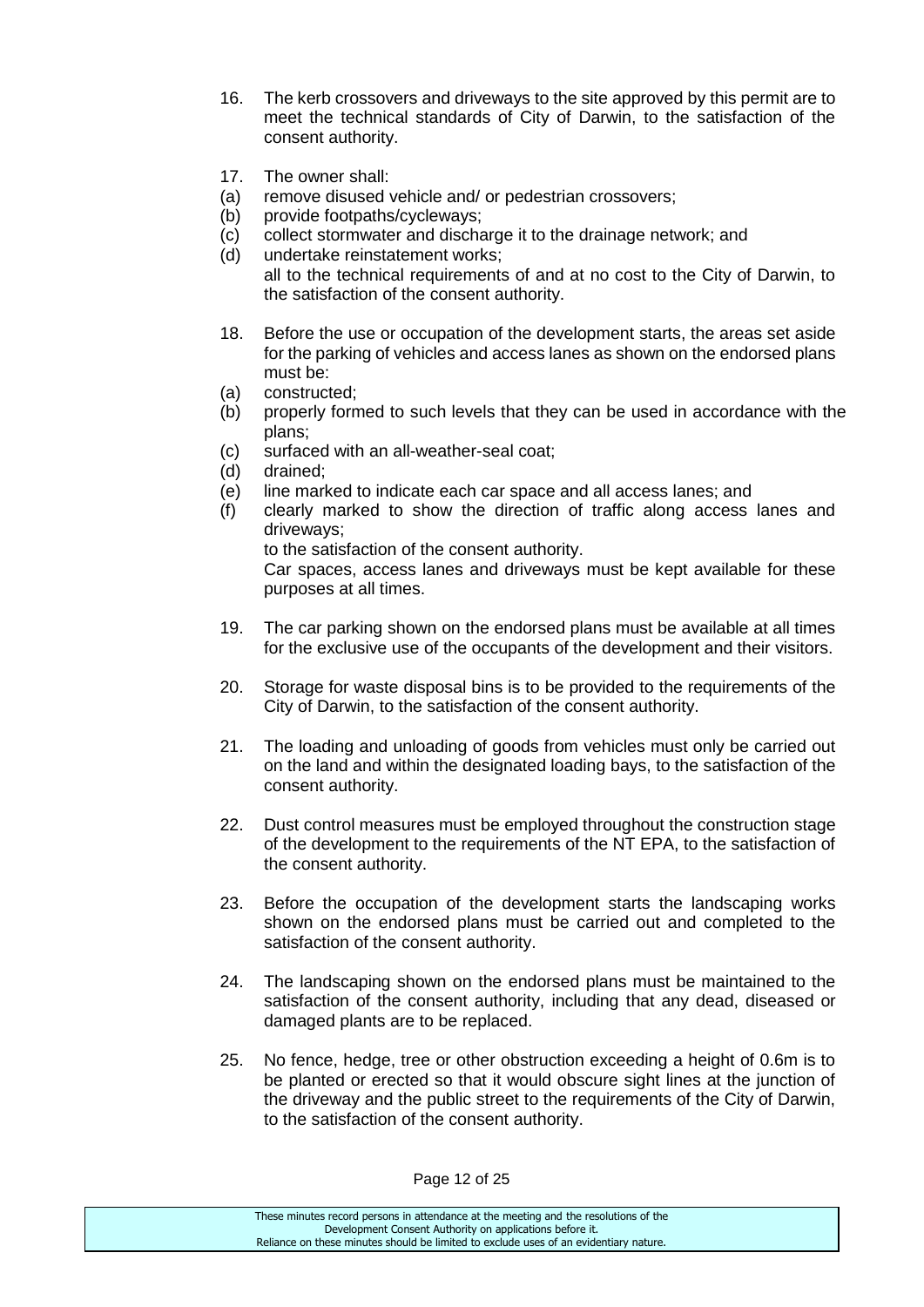- 26. The development must be designed and constructed to comply with AS2021- 2015 'Acoustics – Aircraft noise intrusion – Building siting and construction' (AS2021), and a statement from a suitably qualified acoustic engineer confirming compliance with AS2021-2015 must be submitted prior to occupation of the development, to the satisfaction of the consent authority.
- 27. External lights must be designed, baffled and located to the satisfaction of the consent authority to prevent any adverse effect on adjoining land, roads, and on the operation of the RAAF Base Darwin and Darwin International Airport.

## **NOTES:**

- 1. Any proposed works on/over City of Darwin property shall be subject to separate application to City of Darwin and shall be carried out to the requirements and satisfaction of City of Darwin.
- 2. Notwithstanding the approved plans, all signage is subject to City of Darwin approval, at no cost to Council.
- 3. City of Darwin advises that designs and specifications for landscaping of the road verges adjacent to the property shall be submitted for approval by the General Manager Infrastructure, City of Darwin and all approved works shall be constructed at the applicant's expense, to the requirements of City of Darwin.
- 4. Power and Water Corporation advises that the Water and Sewer Services Development Section [\(landdevelopmentnorth@powerwater.com.au\)](mailto:landdevelopmentnorth@powerwater.com.au) and the Power **Network** Engineering Section [\(powerconnections@powerwater.com.au\)](mailto:powerconnections@powerwater.com.au) should be contacted via email a minimum of one month prior to construction works commencing to determine servicing requirements and the need for upgrading of infrastructure.
- 5. The Department of Environment and Natural Resources advises that construction work should be conducted in accordance with the Northern Territory Environment Protection Authority's Noise Guidelines for Development Sites. The guidelines specify that on-site construction activities are restricted to between 7am and 7pm Monday to Saturday and 9am to 6pm Sunday and Public Holidays. For construction activities outside these hours refer to the guidelines for further information.
- 6. Professional advice regarding implementation of soil erosion control and dust control measures to be employed throughout the construction phase of the development are available from the Department of Environment and Natural Resources. Information can be obtained from the IECA Best Practice Erosion and Sediment Control Guidelines 2008 available at [www.austieca.com.au](http://www.austieca.com.au/) and the NTG website [https://nt.gov.au/environment/soil-land-vegetation.](https://nt.gov.au/environment/soil-land-vegetation)
- 7. The Northern Territory Environment Protection Authority has advised that the proponent must comply with their General Environmental Duty provided by section 12 of the *Waste Management and Pollution Control Act*. More information can be found on the Environment Protection Authority website at: [http://ntepa.nt.gov.au/waste-pollution,](http://ntepa.nt.gov.au/waste-pollution) by calling (08) 8924 4218 or emailing [ntepa@nt.gov.au.](mailto:ntepa@nt.gov.au)

Page 13 of 25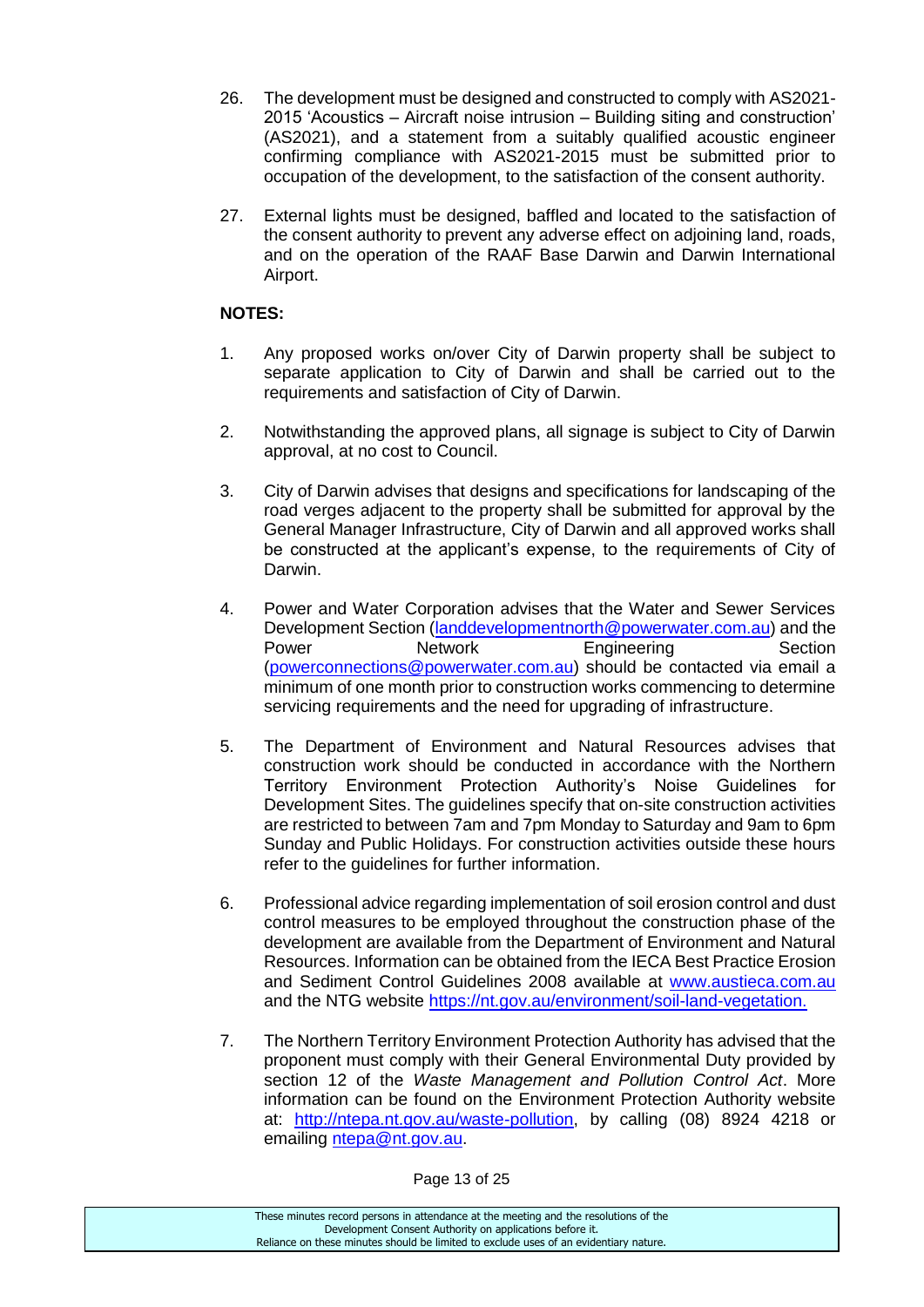- 8. Darwin International Airport advises that separate requests for assessment and approval must be submitted to Darwin International Airport and the Department of Defence for any cranes used during construction that will infringe on either the Obstacle Limitation Surfaces (OLS) or Procedures for Air Navigation Services – Operations (PANS-OPS) surfaces for Darwin Airport.
- 9. The site is subject to the 'Defence Areas Control Regulations (DACR)'. All structures, including temporary structures, higher than 15m above ground level, including, but not limited to, additional buildings, light poles, cranes used during construction, vegetation etc., require approval from the Department of Defence.
- 10. The applicant is advised that the provision of lighting at the site is required to be consistent with the CASA Manual of Standards (MOS-139) Aerodromes to minimise the potential for conflict with aircraft operations. The design of lighting is a developer responsibility and if it is later found that lights or glare endangers the safety of aircraft operations, the Department of Defence or the Civil Aviation Safety Authority may require the lighting to be extinguished or suitably modified.
- 11. Darwin International Airport advises that there must be no site activity which would attract birds and create a hazard for aircraft operations.
- 12. This development permit does not grant building approval. You are advised to contact a NT registered private Building Certifier to ensure that you have attained all necessary approvals before commencing construction works.
- 13. If you choose nbn to service your development, you will need to enter into a development agreement with nbn. The first step is to register the development via [http://www.nbnco.com.au/develop-or-plan-with-the](http://www.nbnco.com.au/develop-or-plan-with-the-nbn/new-developments.html)[nbn/new-developments.html](http://www.nbnco.com.au/develop-or-plan-with-the-nbn/new-developments.html) once registered nbn will be in contact to discuss the specific requirements for the development. Nbn requires you to apply at least 3 months before any civil works commence. All telecommunications infrastructure should be built to nbn guidelines found at [http://www.nbnco.com.au/develop-or-plan-with-the-nbn/new](http://www.nbnco.com.au/develop-or-plan-with-the-nbn/new-developments/builders-designers.html)[developments/builders-designers.html.](http://www.nbnco.com.au/develop-or-plan-with-the-nbn/new-developments/builders-designers.html)
- 14. Any proposed works which fall within the scope of the *Construction Industry Long Service Leave and Benefits Act* must be notified to NT Build by lodgement of the required Project Notification Form. Payment of any levy must be made prior to the commencement of any construction activity. NT Build should be contacted via email (info@ntbuild.com.au) or by phone on 08 89364070 to determine if the proposed works are subject to the Act.

# **REASONS FOR THE DECISION**

1. Pursuant to section 51(a) of the *Planning Act,* the consent authority must take into consideration the planning scheme that applies to the land to which the application relates.

Page 14 of 25 The land is located in Zone SD42 of which the purpose is to facilitate the development of the land for light industrial purposes that minimise the impacts from exposure to aircraft noise, and that does not inhibit the operation of the Darwin International Airport. The development of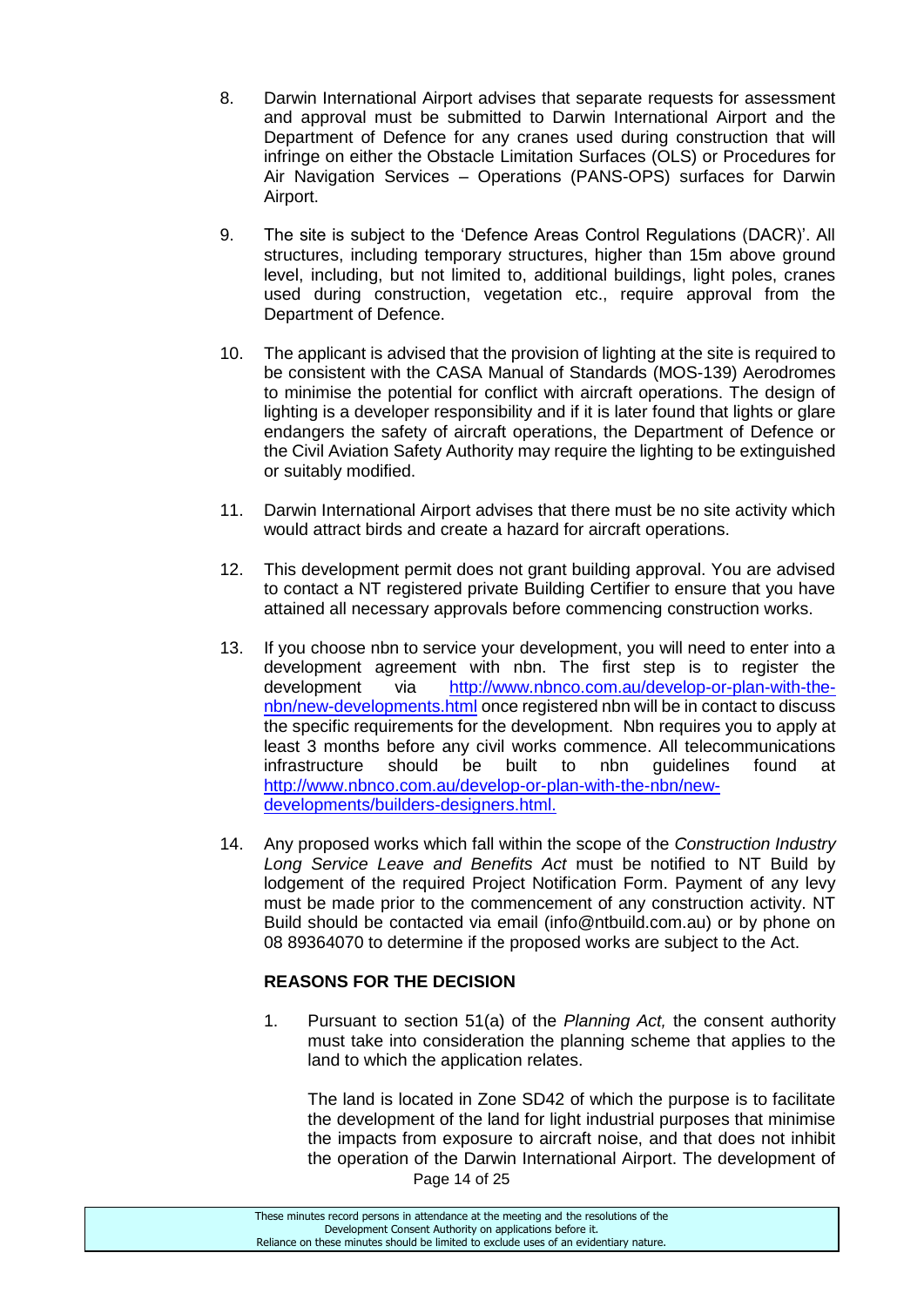the land for a warehouse and office is consistent with the purpose of Zone SD42, and the development has addressed the aviation constraints associated with the proximity to the airport. The warehouse and office are suitably located within the policy areas of Zone SD42, to be developed with consent in accordance with the provisions of Zone LI (Light Industry). The warehouse is located across both Areas A and B. Zone SD42 restricts the location and size of offices in Area B, however the office component is entirely located within Area A.

Area B is located within the 25 – 30 ANEF contour and Area A is located within the 20 – 25 ANEF contour. A warehouse is considered "light industry", which is 'acceptable' below 30 ANEF. Also, an office is considered "commercial", which is 'acceptable' below 25 ANEF. A condition is included to ensure compliance with AS2021-2015 is achieved including any required internal noise levels.

Advice has been received that height of the building is within the range accepted by the Department of Defence and Darwin International Airport given the controls in place for the safeguarding of airspace. Notes are included which provide advice to the developer regarding any separate approvals required for cranes, plus lighting controls which will need to be met, with these being a developer responsibility.

2. Clause 9 of Zone SD42 provides that the consent authority may exercise discretion under clause 3a and 4a, relating to the use of Areas A and B with consent in accordance with the provisions of Zone LI (Light Industry), with some exceptions.

The consent authority has the discretion to vary the relevant provisions of Zone LI if special circumstances are found in accordance with Clause 2.5 of the Planning Scheme. Pursuant to Clause 2.5 (Exercise of Discretion by the Consent Authority), the consent authority may consent to a development that does not meet the standard set out in Parts 4 or 5 of the Planning Scheme where it is satisfied that special circumstances justify the granting of consent.

Clause 6.1 (General Height Control) ensures that the height of buildings in a zone is consistent with development provided for by that zone. The clause provides that the height of any part of a building is not to exceed 8.5m above ground level, unless it is a flag pole, aerial or antenna, or for the housing of equipment relating to the operation of a lift. The building exceeds the 8.5m height limit. The majority of the building is proposed with a height of 11.02m, with the rear of the warehouse 14.42m, and the office a height ranging from 12.4m to 14.253m.

Page 15 of 25 In considering the height of the warehouse component, information was provided by the applicant at the hearing that the building has been purposefully designed to provide for the intended tenant, with the intended tenant having specific design needs. The activities which are planned to occur within the part of the building which is 11.02m include the stacking of shipping containers, and the moving of those containers with a side lifter semi-trailer. Also, the activities which are planned to occur within the part of the building which is 14.42m include the storage of trailerable marine vessels of around 12 – 14m height and for the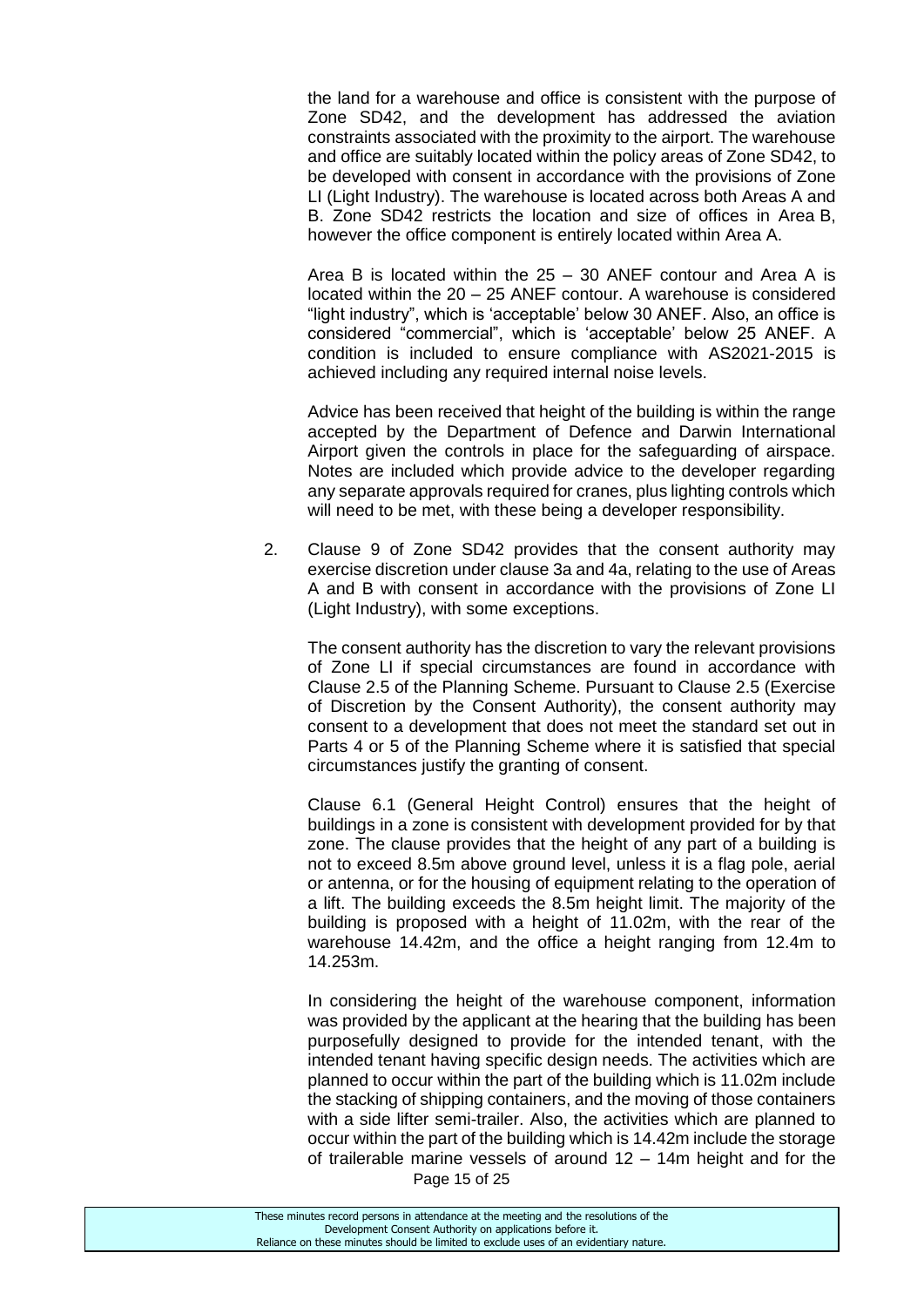movement of those vessels by crane. The height of the building also allows for the provision of big industrial ceiling fans and the engineered roof design to allow for drainage.

The visual impact of the building is, to some extent, offset by the building being setback  $3 - 5$  times the minimum required by Clause 9.1.1 (Industrial Setbacks). The surrounding industrial land and the future uses the zoning can accommodate is considered to have a low sensitivity to over height buildings, no sensitive uses in the surrounding area have been identified, and the building is also situated within a subdivision which is away from main transport routes. The consolidation of the 19 lots across which the development is proposed also together provide a significant development area of 3.107ha, which suggests the site would by nature, accommodate a larger building compared to others in the subdivision. The portion of the building at its tallest height comprises around 16.2% of the total building length, and whilst the remaining components of the building also exceed the height limit, this is to a lesser degree. The ridge of the roof is situated across the centre of the building away from the street frontages. The two longest elevations to Pak and Lewfatt Streets are also noted as providing feature CFC cladding which may help to reduce the overall building massing. The ability for land further to the south in Zone SD31 to accommodate buildings taller than 8.5m is also noted, and influences the character and scale of development anticipated in the broader area. Overall, the circumstances provided in relation to the warehouse component are considered special and unique to warrant the height variation sought.

In considering the building height of the office component, the assessment noted that the building design intended to capitalise on the increased building height proposed for the warehouse, by designing a similar height for the office component. As no special circumstances have been found to vary the height of the office component, the development is altered to reduce the building height of this component to a complying maximum of 8.5m. Amended plans were provided by the applicant prior to the consent authority hearing which reduce the height of the office component and provide a compliant maximum height of 8.451m.

Clause 6.6 (Loading Bays) ensures developments provide for the loading and unloading of vehicles associated with the use of the land. The development is assessed as requiring 5 loading bays, including 3 for the office component. The requirement for loading bays for the office will be slightly reduced, through the reduced building height of the office also required by condition. The assessment identified that the plans did not clearly allow for suitable loading access for the office, and the design of the development is altered through condition to ensure the provision of loading bays occurs to both the office and warehouse components of the development.

The conditions request amended plans with 1 loading bay for the office component of the development, to be provided in a convenient location and proximate to the internal areas of the office. A variation to provide 1 loading bay rather than the 3 required by Clause 6.6 is accepted

Page 16 of 25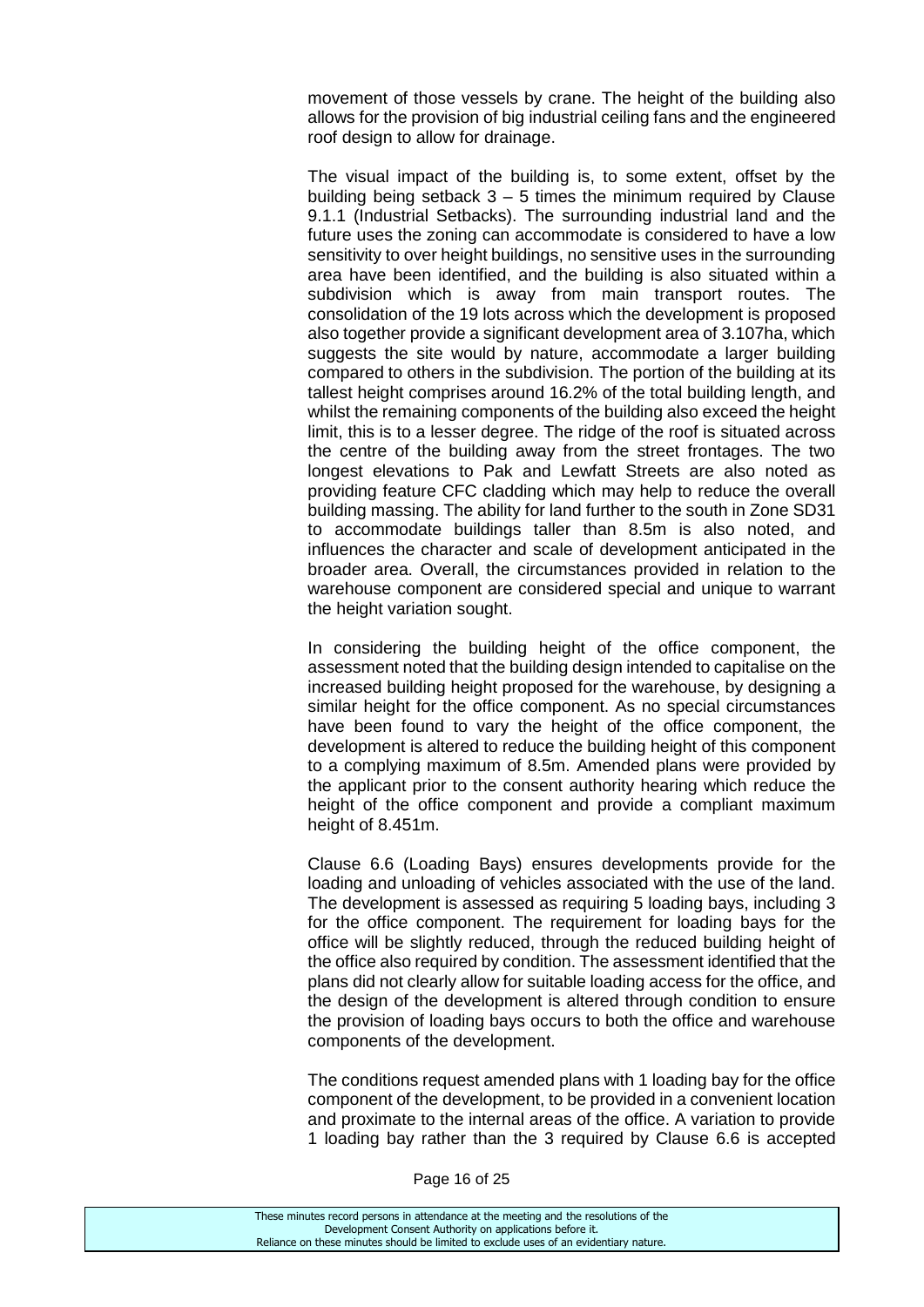through demonstration of the following special circumstances identified to reduce the office loading bay requirements:

- The loading requirements of Clause 6.6 may not consider an office development of this size.
- The expected delivery needs for offices is lower than other retail uses including shops and restaurants which are provided at the same rate of 1 loading bay per 2,000m<sup>2</sup>.
- Sufficient loading areas are provided overall on the site.

Conditions are included requiring the provision of internal access between the warehouse and office components which may also facilitate the shared use of loading areas provided within the warehouse. Conditions are also included to ensure that all loading and unloading must occur on site including waste collection.

A potential non-compliance was identified with Clause 6.5.3 (Parking Layout), where the amended plans provided by the applicant prior to the consent authority hearing identified the location of columns encroaching within the car parking spaces in the undercroft car parking area. This matter is addressed through a condition requiring the submission of amended plans demonstrating full compliance with this clause.

3. Pursuant to section 51(j) of the *Planning Act*, the consent authority must take into consideration the capability of the land to which the proposed development relates to support the proposed development and the effect of the development on the land and on other land, the physical characteristics of which may be affected by the development. Also, pursuant to section 51(m) of the *Planning Act,* the consent authority must take into account the public utilities or infrastructure provided in the area in which the land is situated, the requirement for public facilities and services to be connected to the land and the requirement, if any, for those facilities, infrastructure or land to be provided by the developer for that purpose.

The capability of the land has been previously considered through the introduction of the Berrimah North Planning Principles and Area Plan, and the specific use zoning SD42 which requires for development to respond to the constraints of the Darwin Airport, including with regards to the range of uses anticipated, aircraft noise, building heights and lighting as previously discussed. The aircraft noise in this location was considered at the time the land was rezoned, including through the introduction of the Berrimah North Area Plan and Planning Principles and specific use zone. Zone SD42 limits the range of uses which can be developed to respond to the aviation constraints of the land including noise impacts. Comments were received from the Department of Defence and Darwin International Airport in relation to these impacts and conditions and notes included as required.

The lot is generally flat and cleared. The recently constructed subdivision ensured that all lots are situated above a 1% AEP flood event, and provide for the anticipated access, stormwater and servicing requirements for the land. Service authority requirements have included standard conditions relating to traffic, construction, waste, stormwater, access, and erosion and sediment controls. The 19 lots

| These minutes record persons in attendance at the meeting and the resolutions of the  |
|---------------------------------------------------------------------------------------|
| Development Consent Authority on applications before it.                              |
| Reliance on these minutes should be limited to exclude uses of an evidentiary nature. |
|                                                                                       |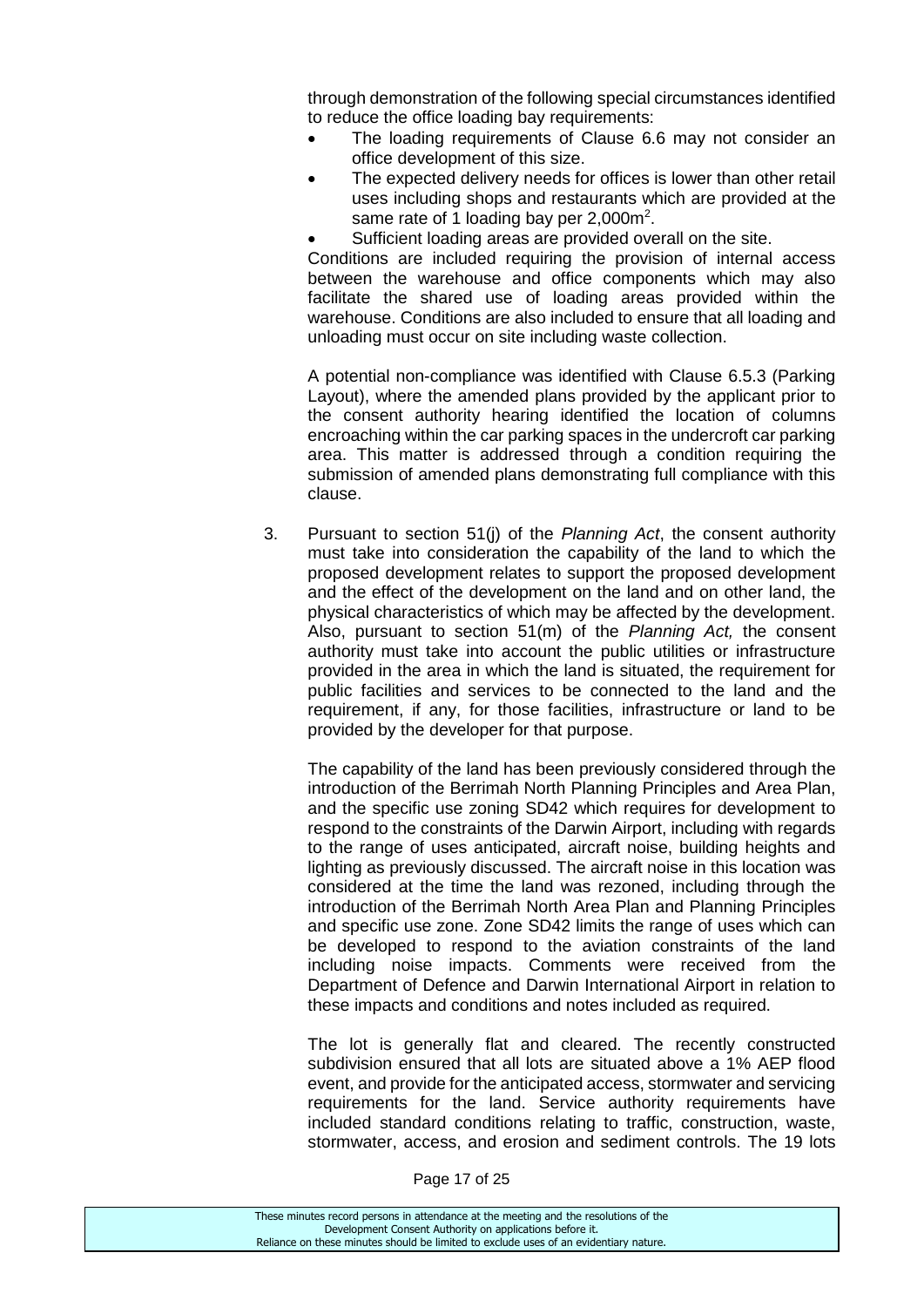are also required to be consolidated at the request of service authorities.

*4.* Pursuant to section 51(n) of the *Planning Act*, the consent authority must take into consideration the potential impact on the existing and future amenity of the area in which the land is situated.

The development will result in a change in the amenity of the area, as the land is currently undeveloped. The development however is broadly consistent with the zoning and Area Plan, and the anticipated future development of the area. No undue impact on the existing and future amenity of the area is anticipated as a result of the development including as a result of the increased building height.

**ACTION:** Notice of Consent and Development Permit

#### **ITEM 4 WAREHOUSE AND ANCILLARY OFFICE IN A SINGLE STOREY BUILDING PA2019/0024 EXCEEDING 8.5M IN HEIGHT SECTION 7727 (8) VAUGHAN STREET, HUNDRED OF BAGOT APPLICANT NORTHERN PLANNING CONSULTANTS PTY LTD**

Mr Brad Cunnington (Northern Planning Consultants Pty Ltd) and Mr George Savvas (Concept Designs) attended.

**RESOLVED** That, the Development Consent Authority vary Clause 6.1 (General Height Control) **45/19** of the Northern Territory Planning Scheme, and pursuant to section 53(a) of the *Planning Act*, consent to the application to develop Section 7727 (8) Vaughan Street, Hundred of Bagot for the purpose of a warehouse and ancillary office in a single storey building exceeding 8.5m in height, subject to the following conditions:

# **CONDITIONS PRECEDENT**

- 1. Prior to the endorsement of plans and prior to commencement of works (including site preparation), amended plans to the satisfaction of the consent authority must be submitted to and approved by the consent authority. When approved, the plans will be endorsed and will then form part of the permit. The plans must be drawn to scale with dimensions and must be generally in accordance with the plans submitted with the application but modified to show:
	- (a) the provision of shade to the breakout area to increase its functionality.
- 2. Prior to the endorsement of plans and prior to the commencement of works (including site preparation), the applicant is to review access to the site by providing an engineers assessment addressing the number and location of driveway crossovers, and detailing adequate access sightlines for pedestrians, cyclists and vehicles. The review is to be to the approval of the City of Darwin, to the satisfaction of the consent authority.
- Page 18 of 25 3. Prior to the commencement of works (including site preparation), a schematic plan demonstrating the on-site collection of stormwater and its discharge into the City of Darwin's stormwater drainage system shall be submitted to and approved by the City of Darwin to the satisfaction of the consent authority. The plan shall include details of site levels and Council's stormwater drain connection point/s. The plan shall also indicate how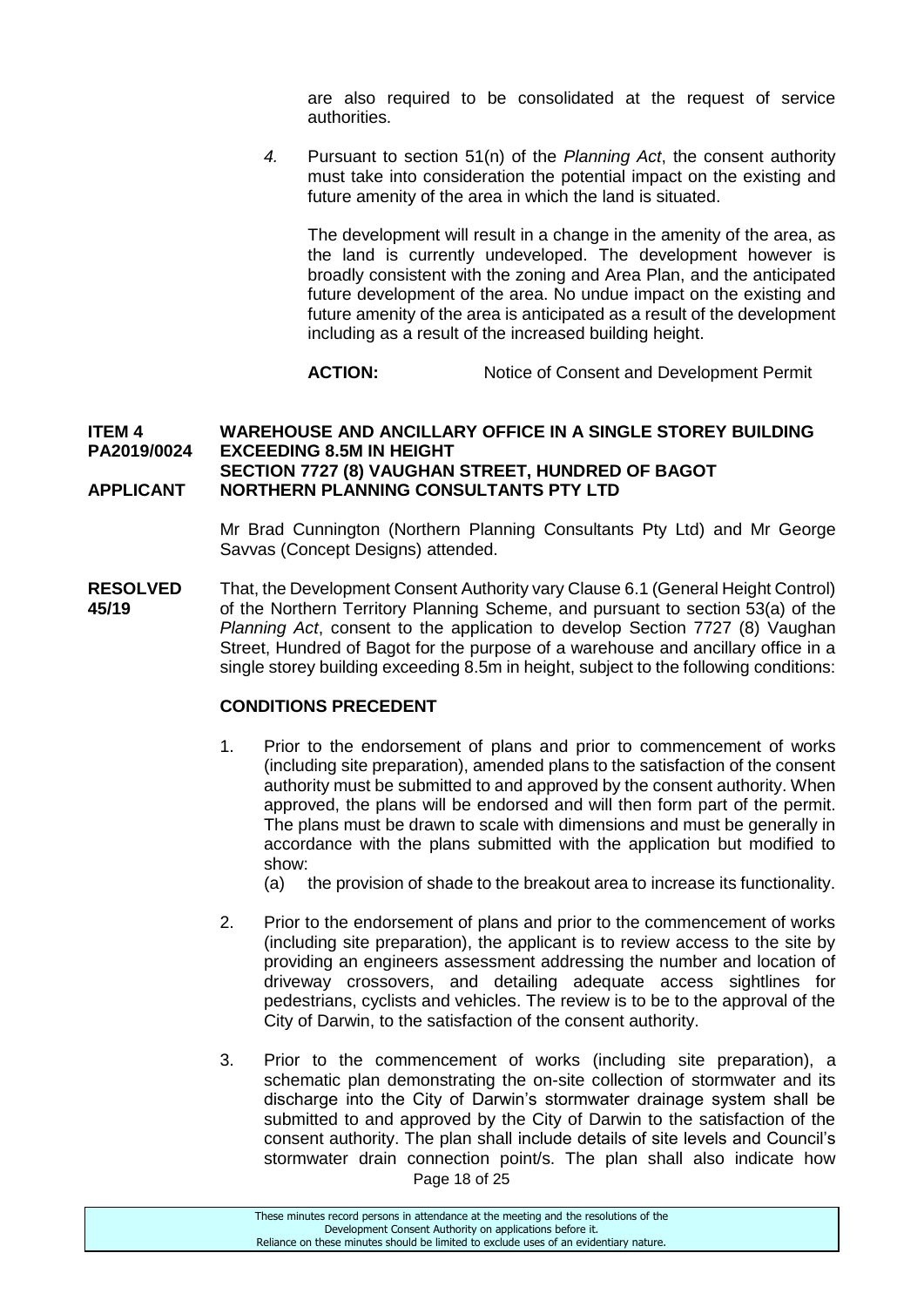stormwater will be collected on the site and connected underground to Council's system or an alternate approved connection.

- 4. Prior to the commencement of works (including site preparation), the applicant is to prepare designs and specifications for landscaping of the road reserve adjacent to the property, to the requirements of City of Darwin, to the satisfaction of the consent authority.
- 5. Prior to the commencement of works (including site preparation), the applicant is to prepare an Environmental and Construction Management Plan (ECMP) to the requirements of the City of Darwin, to the satisfaction of the consent authority. The ECMP is to address how construction will be managed on the site, and is to include details of waste management, traffic control and haulage routes, stormwater drainage and the use of City of Darwin land during construction.
- 6. Prior to the commencement of works (including site preparation), a Waste Management Plan demonstrating waste disposal, storage and removal in accordance with City of Darwin's Waste Management Policy 054, shall be submitted to and approved by the City of Darwin, to the satisfaction of the consent authority.
- 7. Prior to commencement of works (including site preparation), the applicant is to prepare a dilapidation report covering infrastructure within the road reserve to the requirements of the City of Darwin, to the satisfaction of the consent authority.
- 8. Prior to the commencement of works, an Erosion and Sediment Control Plan (ESCP) is to be submitted to and approved by the consent authority on the advice of Rangelands, Department of Environment and Natural Resources. The ESCP must be developed by a suitably qualified and experienced professional in erosion and sediment control planning and in accordance with the key principles of erosion and sediment control as specified in the IECA Best Practice Erosion and Sediment Control Guidelines 2008. The ESCP should detail methods and treatments for minimising erosion and sediment loss from the site during the construction phase and that all disturbed soil surfaces must be satisfactorily stabilised against erosion at completion of works. Information regarding erosion and sediment control and ESCP content is available online at [www.austieca.com.au](http://www.austieca.com.au/) and the NT Government website [https://nt.gov.au/environment/soil-land-vegetation.](https://nt.gov.au/environment/soil-land-vegetation) The ESCP should be emailed for assessment to [developmentassessment.denr@nt.gov.au.](mailto:developmentassessment.denr@nt.gov.au)

#### **GENERAL CONDITIONS**

- 9. The works carried out under this permit shall be in accordance with the drawings endorsed as forming part of this permit.
- 10. All works relating to this permit are to be undertaken in accordance with the approved ESCP to the requirements of the consent authority on the advice of Rangelands, Department of Environment and Natural Resources.
- Page 19 of 25 11. The owner of the land must enter into agreements with the relevant authorities for the provision of water supply, drainage, sewerage, electricity and telecommunication network services to the development shown on the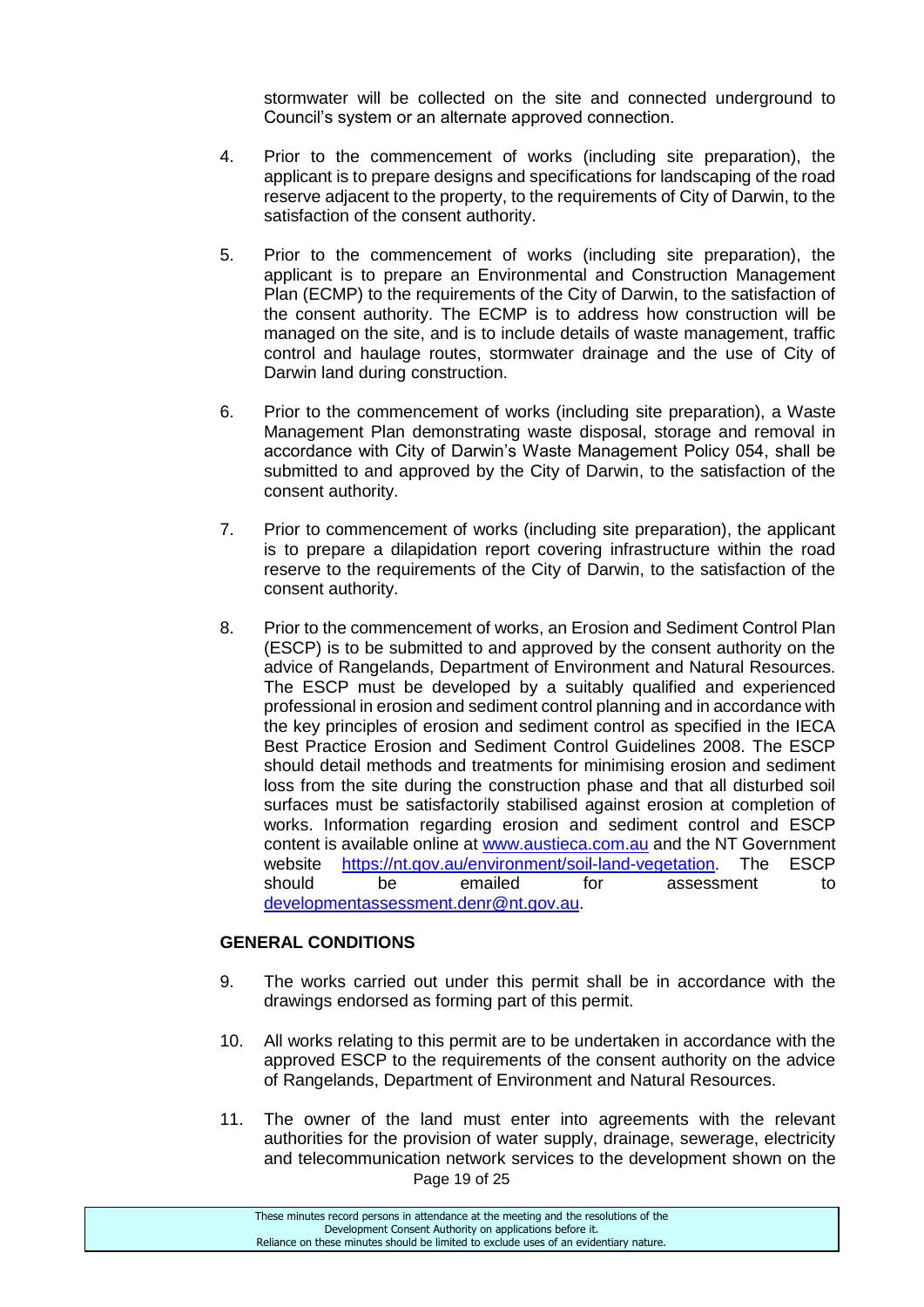endorsed plan in accordance with the authorities' requirements and relevant legislation at the time.

- 12. Any developments on or adjacent to any easements on site shall be carried out to the requirements of the relevant service authority to the satisfaction of the consent authority.
- 13. All existing and proposed easements and sites for existing and required utility services must be vested in the relevant authority for which the easement or site is to be created.
- 14. The kerb crossovers and driveways to the site approved by this permit are to meet the technical standards of City of Darwin, to the satisfaction of the consent authority.
- 15. The owner shall:
- (a) remove disused vehicle and/ or pedestrian crossovers;
- (b) provide footpaths/cycleways;
- (c) collect stormwater and discharge it to the drainage network; and
- (d) undertake reinstatement works; all to the technical requirements of and at no cost to the City of Darwin, to the satisfaction of the consent authority.
- 16. Before the use or occupation of the development starts, the areas set aside for the parking of vehicles and access lanes as shown on the endorsed plans must be:
- (a) constructed;
- (b) properly formed to such levels that they can be used in accordance with the plans;
- (c) surfaced with an all-weather-seal coat;
- (d) drained;
- (e) line marked to indicate each car space and all access lanes; and
- (f) clearly marked to show the direction of traffic along access lanes and driveways;

to the satisfaction of the consent authority.

Car spaces, access lanes and driveways must be kept available for these purposes at all times.

- 17. The car parking shown on the endorsed plans must be available at all times for the exclusive use of the occupants of the development and their visitors.
- 18. Storage for waste disposal bins is to be provided to the requirements of the City of Darwin, to the satisfaction of the consent authority.
- 19. The loading and unloading of goods from vehicles must only be carried out on the land and within the designated loading bays, to the satisfaction of the consent authority.
- 20. Dust control measures must be employed throughout the construction stage of the development to the requirements of the NT EPA, to the satisfaction of the consent authority.
- 21. Before the occupation of the development starts the landscaping works shown on the endorsed plans must be carried out and completed to the satisfaction of the consent authority.

Page 20 of 25

These minutes record persons in attendance at the meeting and the resolutions of the Development Consent Authority on applications before it. Reliance on these minutes should be limited to exclude uses of an evidentiary nature.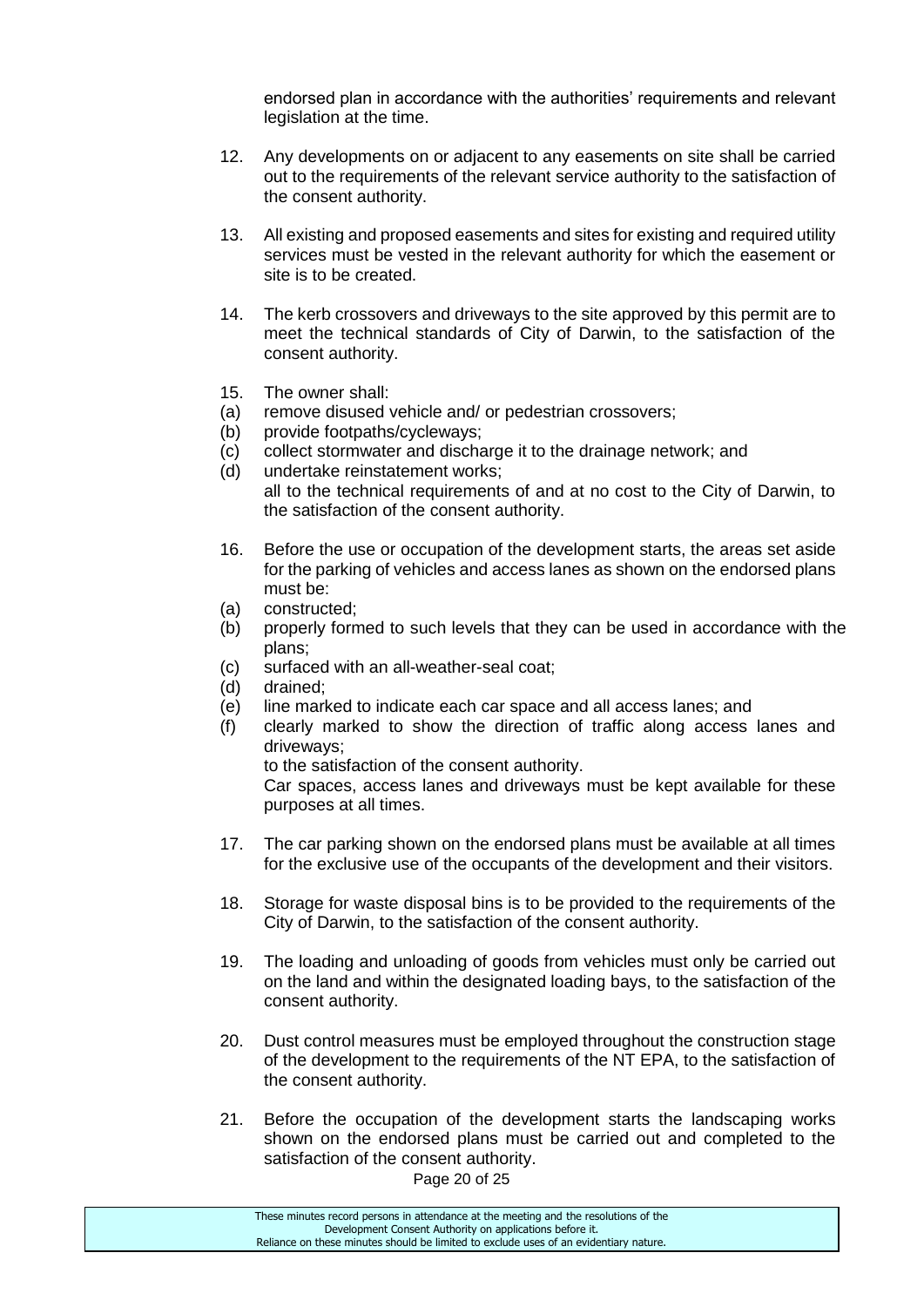- 22. The landscaping shown on the endorsed plans must be maintained to the satisfaction of the consent authority, including that any dead, diseased or damaged plants are to be replaced.
- 23. No fence, hedge, tree or other obstruction exceeding a height of 0.6m is to be planted or erected so that it would obscure sight lines at the junction of the driveway and the public street to the requirements of the City of Darwin, to the satisfaction of the consent authority.
- 24. The development must be designed and constructed to comply with AS2021- 2015 'Acoustics – Aircraft noise intrusion – Building siting and construction' (AS2021), and a statement from a suitably qualified acoustic engineer confirming compliance with AS2021-2015 must be submitted prior to occupation of the development, to the satisfaction of the consent authority.
- 25. External lights must be designed, baffled and located to the satisfaction of the consent authority to prevent any adverse effect on adjoining land, roads, and on the operation of the RAAF Base Darwin and Darwin International Airport.

# **NOTES:**

- 1. Any proposed works on/over City of Darwin property shall be subject to separate application to City of Darwin and shall be carried out to the requirements and satisfaction of City of Darwin.
- 2. Notwithstanding the approved plans, all signage is subject to City of Darwin approval, at no cost to Council.
- 3. City of Darwin advises that designs and specifications for landscaping of the road verges adjacent to the property shall be submitted for approval by the General Manager Infrastructure, City of Darwin and all approved works shall be constructed at the applicant's expense, to the requirements of City of Darwin.
- 4. Power and Water Corporation advises that the Water and Sewer Services Development Section [\(landdevelopmentnorth@powerwater.com.au\)](mailto:landdevelopmentnorth@powerwater.com.au) and the Power **Network** Engineering Section [\(powerconnections@powerwater.com.au\)](mailto:powerconnections@powerwater.com.au) should be contacted via email a minimum of one month prior to construction works commencing to determine servicing requirements and the need for upgrading of infrastructure.
- 5. The Department of Environment and Natural Resources advises that construction work should be conducted in accordance with the Northern Territory Environment Protection Authority's Noise Guidelines for Development Sites. The guidelines specify that on-site construction activities are restricted to between 7am and 7pm Monday to Saturday and 9am to 6pm Sunday and Public Holidays. For construction activities outside these hours refer to the guidelines for further information.
- Page 21 of 25 6. Professional advice regarding implementation of soil erosion control and dust control measures to be employed throughout the construction phase of the development are available from the Department of Environment and Natural Resources. Information can be obtained from the IECA Best Practice Erosion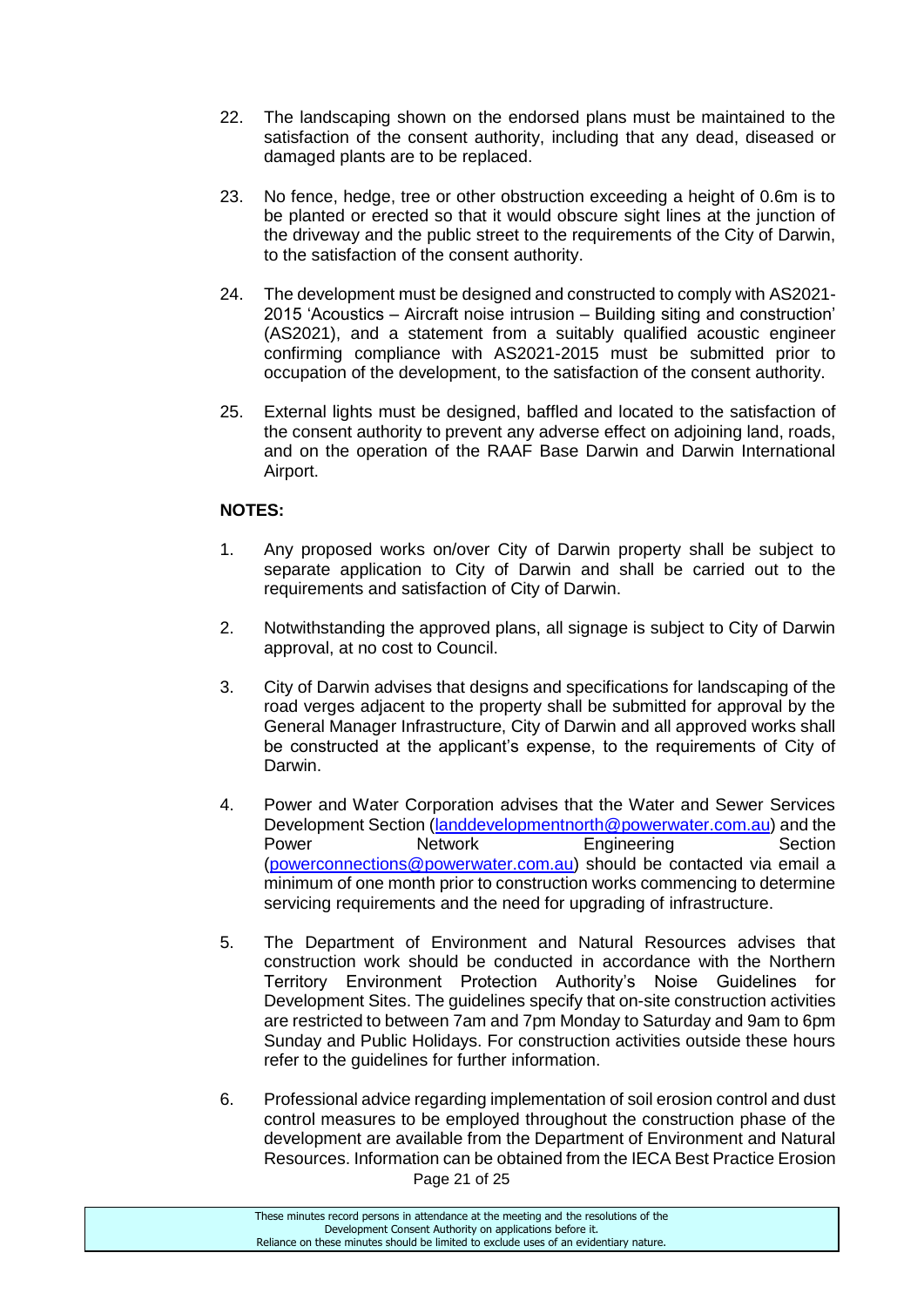and Sediment Control Guidelines 2008 available at [www.austieca.com.au](http://www.austieca.com.au/) and the NTG website [https://nt.gov.au/environment/soil-land-vegetation.](https://nt.gov.au/environment/soil-land-vegetation)

- 7. The Northern Territory Environment Protection Authority has advised that any fill material being relocated offsite must undergo waste classification assessment in accordance with NSW EPA's *Waste Classification Guidelines, Part 1: Classifying Waste.* Any contaminated fill must be disposed at a licenced waste facility.
- 8. The Northern Territory Environment Protection Authority has advised that the proponent must comply with their General Environmental Duty provided by section 12 of the *Waste Management and Pollution Control Act*. More information can be found on the Environment Protection Authority website at: [http://ntepa.nt.gov.au/waste-pollution,](http://ntepa.nt.gov.au/waste-pollution) by calling (08) 8924 4218 or emailing [ntepa@nt.gov.au.](mailto:ntepa@nt.gov.au)
- 9. Darwin International Airport advises that separate requests for assessment and approval must be submitted to Darwin International Airport and the Department of Defence for any cranes used during construction that will infringe on either the Obstacle Limitation Surfaces (OLS) or Procedures for Air Navigation Services – Operations (PANS-OPS) surfaces for Darwin Airport.
- 10. The site is subject to the 'Defence Areas Control Regulations (DACR)'. All structures, including temporary structures, higher than 15m above ground level, including, but not limited to, additional buildings, light poles, cranes used during construction, vegetation etc., require approval from the Department of Defence.
- 11. The applicant is advised that the provision of lighting at the site is required to be consistent with the CASA Manual of Standards (MOS-139) Aerodromes to minimise the potential for conflict with aircraft operations. The design of lighting is a developer responsibility and if it is later found that lights or glare endangers the safety of aircraft operations, the Department of Defence or the Civil Aviation Safety Authority may require the lighting to be extinguished or suitably modified.
- 12. Darwin International Airport advises that there must be no site activity which would attract birds and create a hazard for aircraft operations.
- 13. This development permit does not grant building approval. You are advised to contact a NT registered private Building Certifier to ensure that you have attained all necessary approvals before commencing construction works.
- 14. If you choose nbn to service your development, you will need to enter into a development agreement with nbn. The first step is to register the development via [http://www.nbnco.com.au/develop-or-plan-with-the](http://www.nbnco.com.au/develop-or-plan-with-the-nbn/new-developments.html)[nbn/new-developments.html](http://www.nbnco.com.au/develop-or-plan-with-the-nbn/new-developments.html) once registered nbn will be in contact to discuss the specific requirements for the development. Nbn requires you to apply at least 3 months before any civil works commence. All telecommunications infrastructure should be built to nbn guidelines found at [http://www.nbnco.com.au/develop-or-plan-with-the-nbn/new](http://www.nbnco.com.au/develop-or-plan-with-the-nbn/new-developments/builders-designers.html)[developments/builders-designers.html](http://www.nbnco.com.au/develop-or-plan-with-the-nbn/new-developments/builders-designers.html)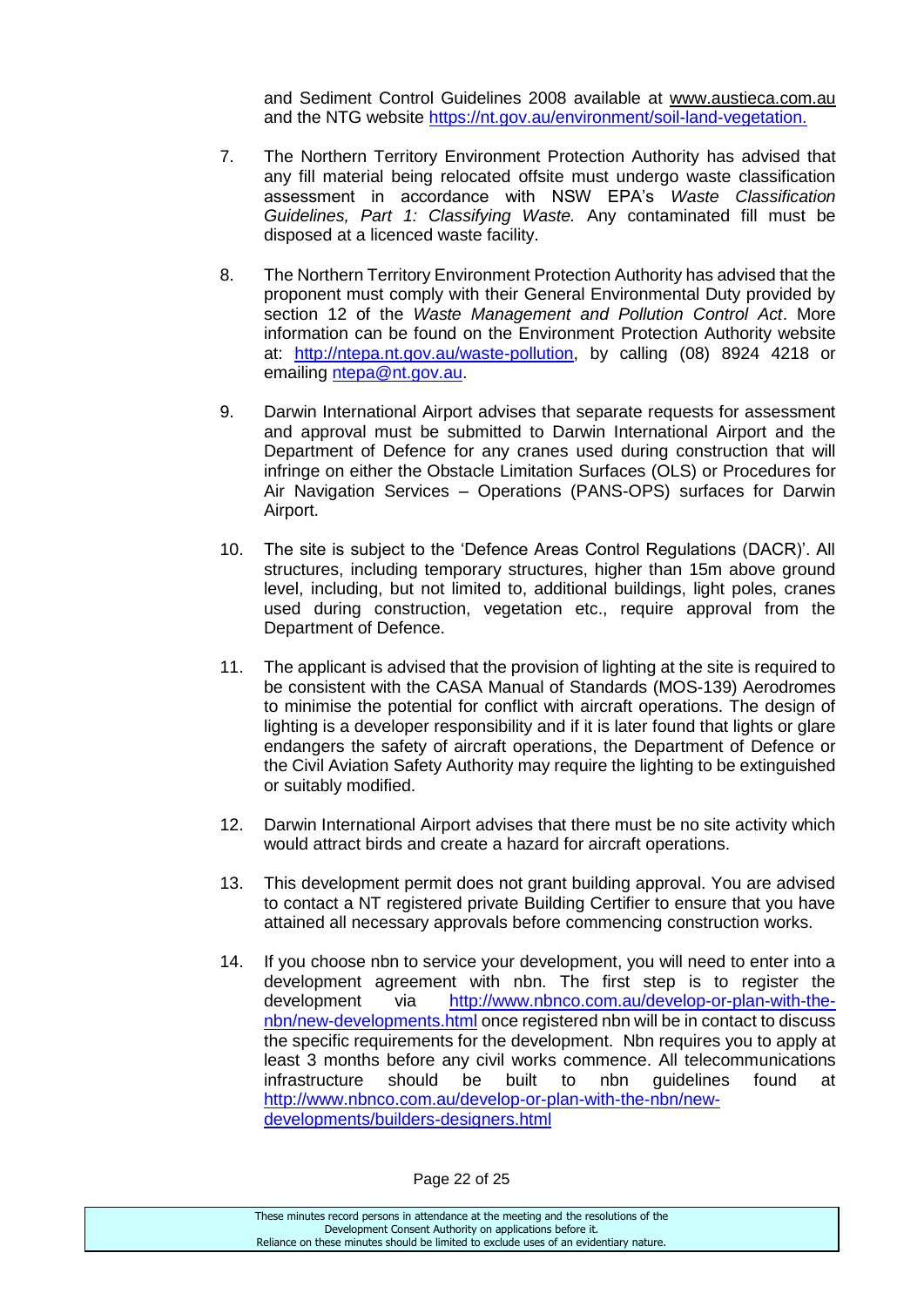15. Any proposed works which fall within the scope of the *Construction Industry Long Service Leave and Benefits Act* must be notified to NT Build by lodgement of the required Project Notification Form. Payment of any levy must be made prior to the commencement of any construction activity. NT Build should be contacted via email (info@ntbuild.com.au) or by phone on 08 89364070 to determine if the proposed works are subject to the Act.

### **REASONS FOR THE DECISION**

1. Pursuant to section 51(a) of the *Planning Act,* the consent authority must take into consideration the planning scheme that applies to the land to which the application relates.

The land is located in Zone SD42 of which the purpose is to facilitate the development of the land for light industrial purposes that minimise the impacts from exposure to aircraft noise, and that does not inhibit the operation of the Darwin International Airport. The development of the land for a warehouse and an ancillary office is consistent with the purpose of Zone SD42, and the development has addressed the aviation constraints associated with the proximity to the airport. The warehouse and ancillary office use, including the size of the ancillary office is within the range that can be developed with consent in Area B of Zone SD42.

Considered a combination of a 'light industrial', and 'commercial' building components, which are 'acceptable' and 'conditionally acceptable' respectively at 25-30 ANEF, a condition is included to ensure compliance with AS2021-2015 is achieved.

Advice has been received that the height of the building is within the range accepted by the Department of Defence and Darwin International Airport given the controls in place for the safeguarding of airspace. Notes are included which provide advice to the developer regarding any separate approvals required for cranes, plus lighting controls which will need to be met, with these being a developer responsibility.

2. Clause 9 of Zone SD42 provides that the consent authority may exercise discretion under clause 3a and 4a. Clause 4 provides that Area B is to be (a) used with consent in accordance with the provisions of Zone LI (Light Industry), with some exceptions.

The consent authority has the discretion to vary the relevant provisions of Zone LI if special circumstances are found in accordance with Clause 2.5 of the Planning Scheme. Pursuant to Clause 2.5 (Exercise of Discretion by the Consent Authority), the consent authority may consent to a development that does not meet the standard set out in Parts 4 or 5 of the Planning Scheme where it is satisfied that special circumstances justify the granting of consent.

Page 23 of 25 Clause 6.1 (General Height Control) ensures that the height of buildings in a zone is consistent with development provided for by that zone. The clause provides that the height of any part of a building is not to exceed 8.5m above ground level, unless it is a flag pole, aerial or antenna, or for the housing of equipment relating to the operation of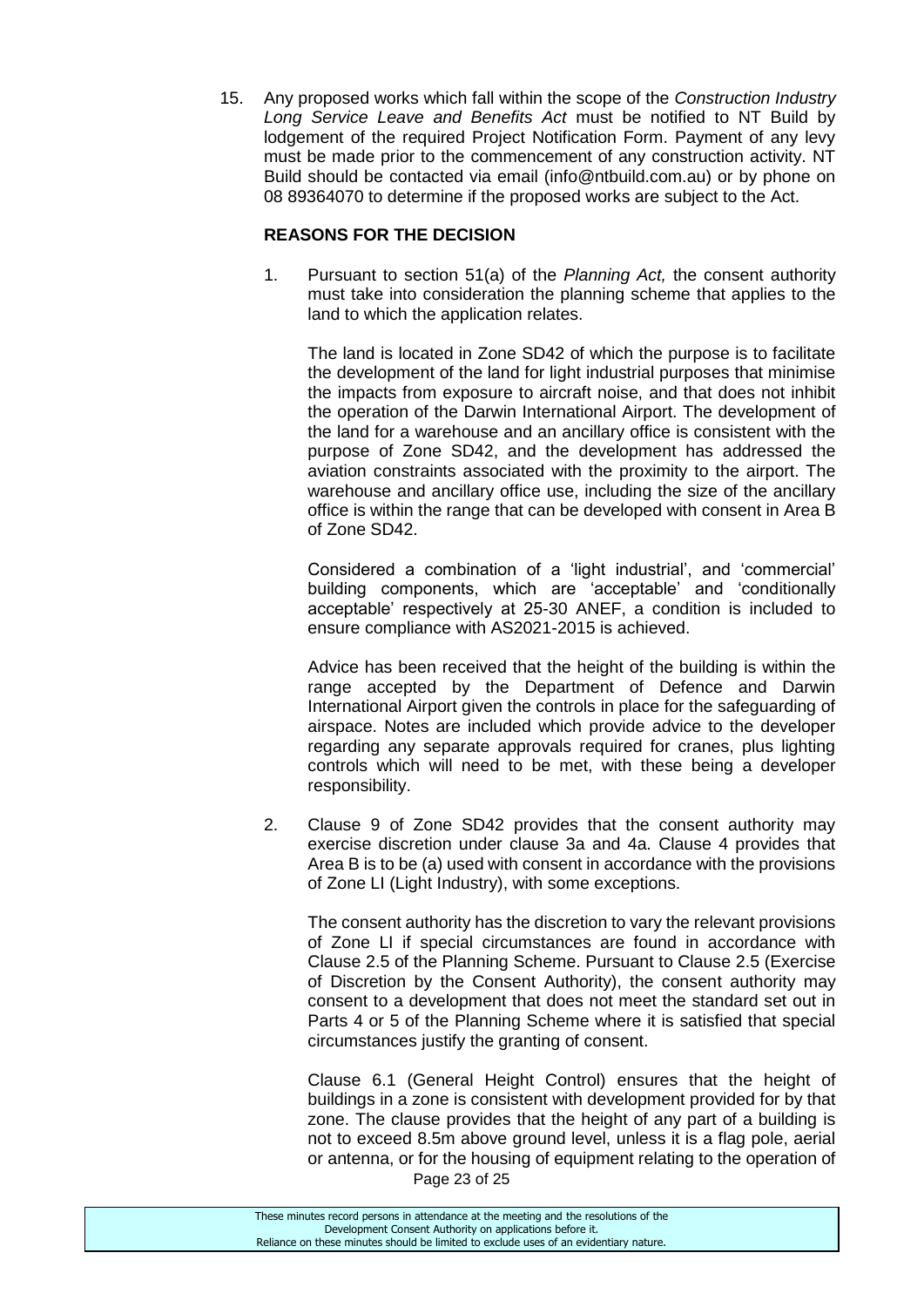a lift. The building exceeds the 8.5m height limit. The majority of the building has a height of 11.88m, with one component reaching 14.396m in height.

In considering the height of the warehouse component, information was provided by the applicant at the hearing that the building has been purposefully designed to provide for the intended tenant, with the intended tenant having specific design needs. The activities which are planned to occur within the part of the building which is 11.02m include the stacking of shipping containers, and the moving of those containers with a side lifter semi-trailer. Also, the activities which are planned to occur within the part of the building which is 14.42m include the storage of trailerable marine vessels of around 12 – 14m height and for the movement of those vessels by crane. The height of the building also allows for the provision of big industrial ceiling fans and the engineered roof design to allow for drainage.

The visual impact of the building is, to some extent, offset by the building being setback  $3 - 5$  times the minimum required by Clause 9.1.1 (Industrial Setbacks). The surrounding industrial land and the future uses the zoning can accommodate is considered to have a low sensitivity to over height buildings, no sensitive uses in the surrounding area have been identified, and the building is also situated within a subdivision which is away from main transport routes. The lot is also the largest in the subdivision which suggests the site would by nature, accommodate a larger building compared to others in the subdivision. The portion of the building at its tallest height comprises around 20.7% of the total building area, and whilst the remaining components of the building also exceed the height limit, this is to a lesser degree. The ridge of the roof is situated across the centre of the building away from the street frontage. The elevation to Vaughan Street is also noted as providing various building design and paint treatments which may help to reduce overall building massing. The ability for land to the south in Zone SD31 to accommodate buildings taller than 8.5m is also noted, and influences the character and scale of development anticipated in the broader area. Overall, the circumstances provided are considered special and unique to warrant the height variation sought.

3. Pursuant to section 51(j) of the *Planning Act*, the consent authority must take into consideration the capability of the land to which the proposed development relates to support the proposed development and the effect of the development on the land and on other land, the physical characteristics of which may be affected by the development. Also, pursuant to section 51(m) of the *Planning Act,* the consent authority must take into account the public utilities or infrastructure provided in the area in which the land is situated, the requirement for public facilities and services to be connected to the land and the requirement, if any, for those facilities, infrastructure or land to be provided by the developer for that purpose.

Page 24 of 25 The capability of the land has been previously considered through the introduction of the Berrimah North Planning Principles and Area Plan, and the specific use zoning SD42 which requires for development to respond to the constraints of the Darwin Airport, including with regards to the range of uses anticipated, aircraft noise, building heights and